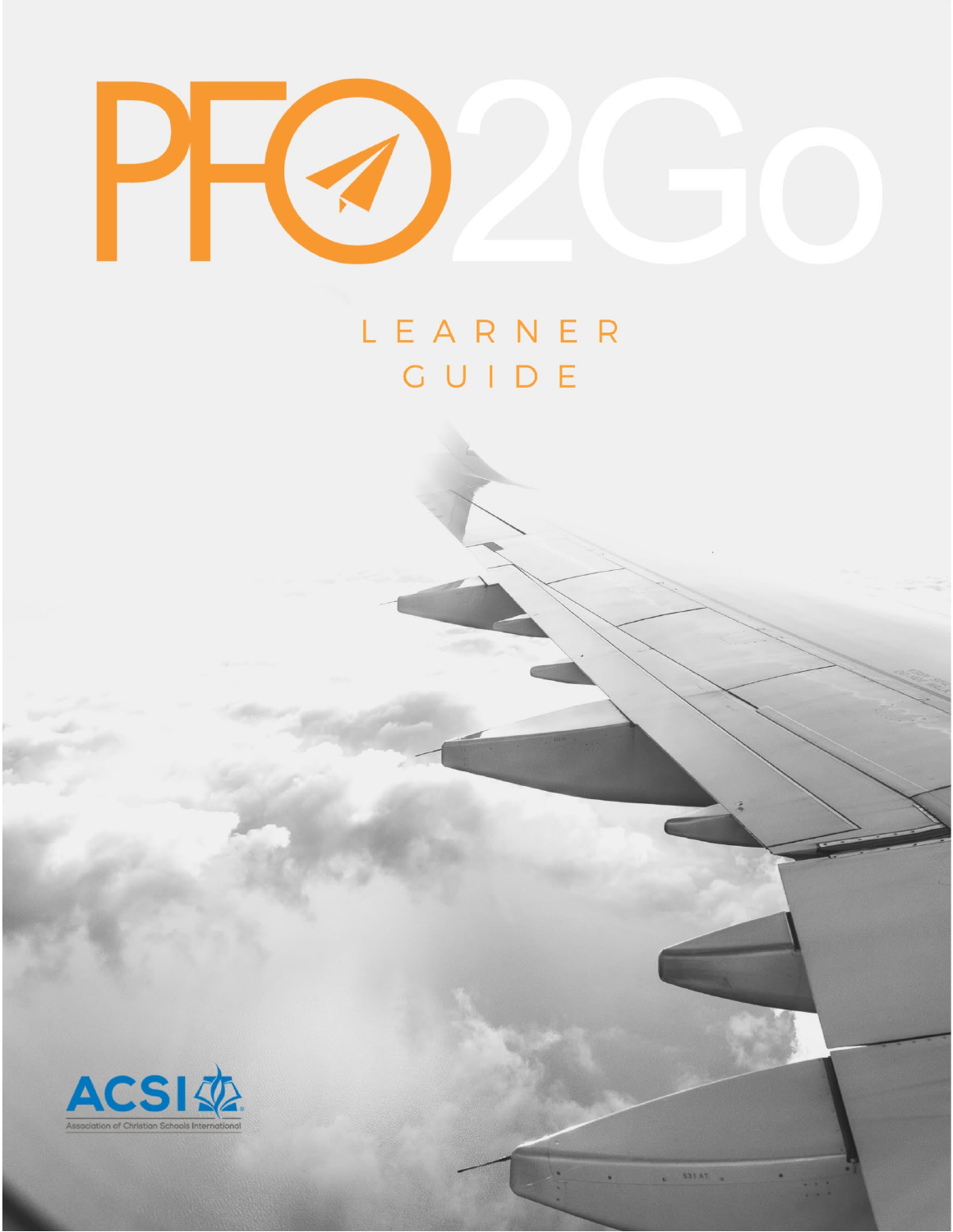#### Dear Learner,

Welcome to the adventure of international education! Thanks for letting us be a part of your journey.

PFO2Go is designed primarily for persons about to leave the familiar surroundings of "home" to take up a new appointment at an international Christian school, usually in another country and culture than the one in which they currently reside. No matter what your upcoming role is―Teacher, Dorm Leader, School Head, IT Director, or a myriad of other roles that make schools happen―this course is for you.

Since 1987, the Association of Christian Schools International (ACSI) has provided PreField Orientation training to thousands of new appointees who were then scattered around the globe to engage in international Christian education. Originally, PFO was two weeks of faceto-face instruction, learning, and discipleship, with a purpose to help new overseas appointees…

…start their new assignment with more confidence, transition more successfully, work with TCKs more effectively, and stay longer at their international schools.

In the summer of 2020, due to the global pandemic, PFO became PFO2Go an Online Course. The purpose of this course is still the same as PFO-live.

## *Getting You Ready2Go!*

#### A word about how the course will work

We know that you have a LOT going on as you prepare for your overseas adventure, so we've done our best to keep this course interesting and to the point. The bulk of the course is centered around a series of keynote presentations by three passionate presenters. Between each presentation there will be a series of learning activities found in this Learner Guide that will help you to deepen your learning along the way. This Learner Guide will walk you step-by-step through PFO2Go.

The course begins with an introductory session, then takes you through four very important tracks: Culture, Third Culture Kids, Transition, and Child Safety. Between the tracks there will be a four-part Bible Study and finally, the course will end with a wellness talk, a session on risk, and a final challenge for the adventure ahead. Don't be surprised if there are a few additional items posted in between.

To get the most out of this course, we suggest that you set aside time when you know you can give concentrated bursts of thinking and reflection to each video presentation. As you will see, the Guide gives you the length of each video presentation so you can plan your time accordingly. You should also tag on anywhere from 15 to 30 more minutes after each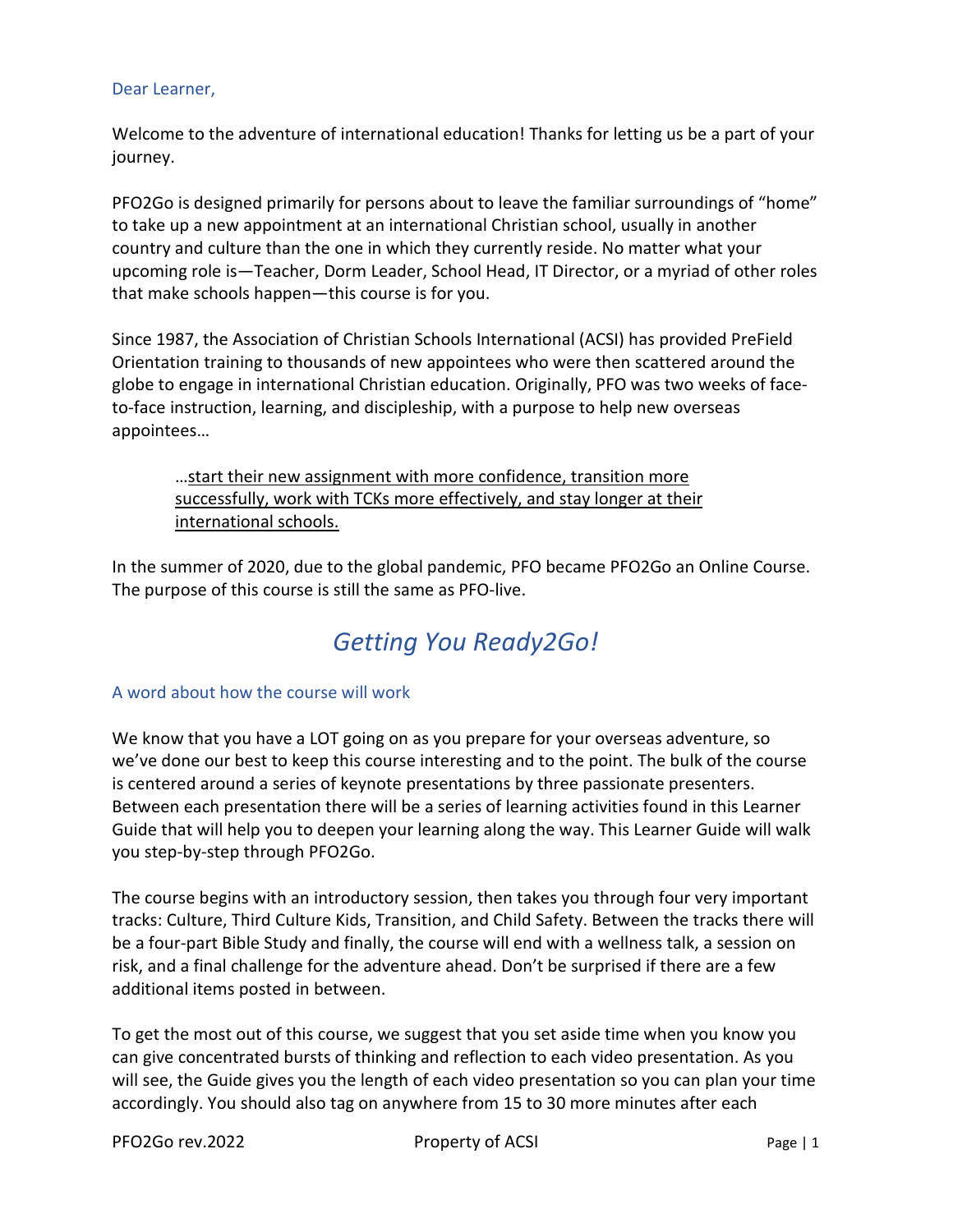individual video to respond to the reflection activities in the Guide. The Bible study sessions will assume about the same amount of time as each session reflection.

Hopefully, your hiring school has assigned an advisor to walk with you and other new staff through this course. Your advisor will work out a schedule or ways to pace the course with you. Yes, it is possible to take the course alone (the Guide will help you get through), but the learning will be more effective if it includes discussion with your advisor and possibly a cohort of other new hires. If that's not possible, you will have the opportunity to engage with other learners around the world in our PFO2Go Online Community Group.

You will use this Guide to respond to the reflection questions included with each video. Your advisor will work out how to submit your responses.

When you complete the course, you will be awarded Continuing Education Units (CEUs) by ACSI. There is more information on that at the end of the course.

Finally, when you enroll in the course, you will automatically be placed into the PFO2Go Online Community Group on the ACSI platform. This community is a place for you to dialog with fellow learners, ask questions along the way, and give feedback to how the course is going.

With that written introduction behind us, LET'S GET YOU READY2GO!

Tim Shuman Regional Director for International Schools, ACSI Global [tim\\_shuman@acsi.org](mailto:tim_shuman@acsi.org) [pfo@acsi.org](mailto:pfo@acsi.org) 

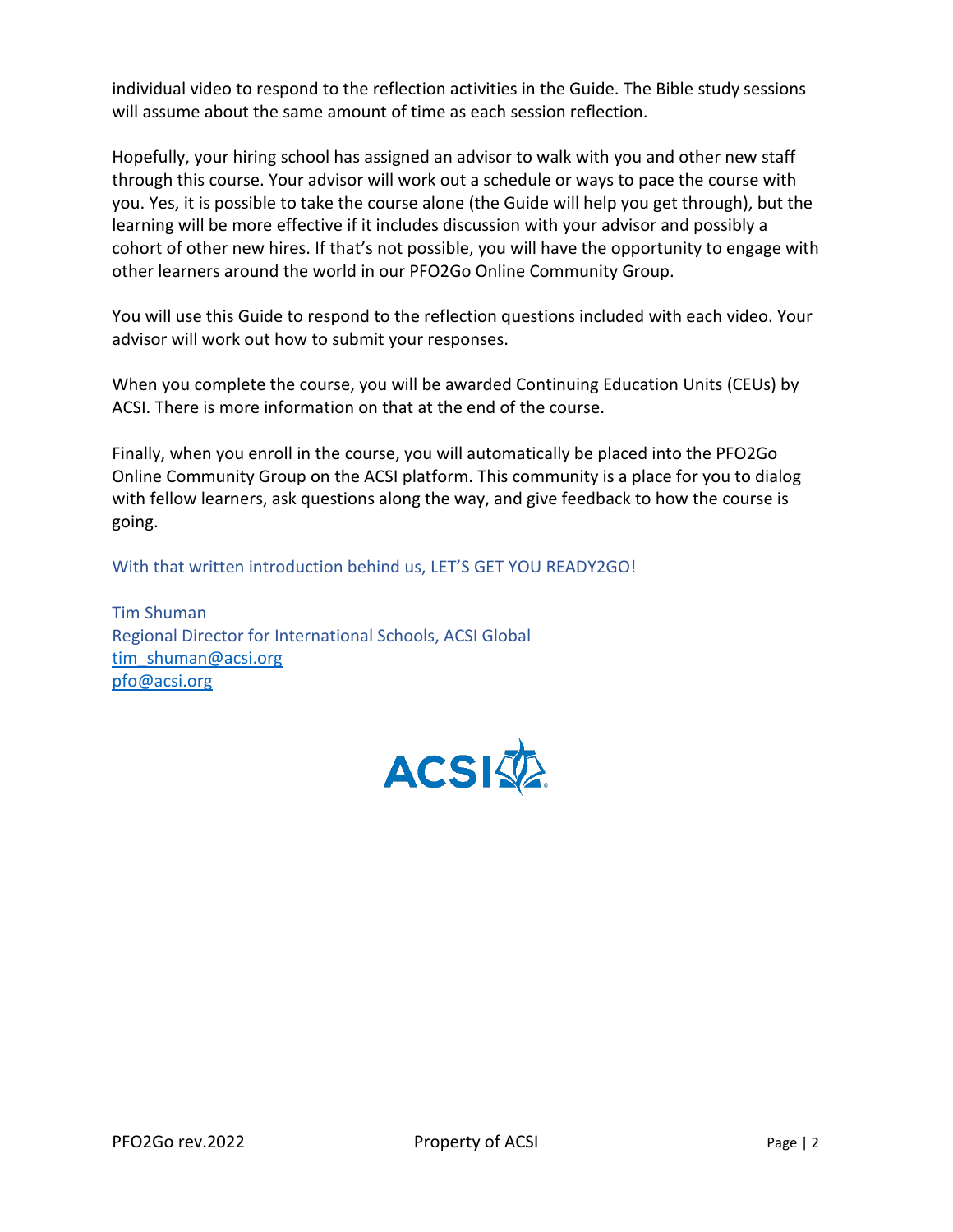# PFO2Go Course Opening



**Description:** In this opening session, Tim Shuman introduces the PFO2Go course and unpacks ACSI and the big world of international Christian education that you are joining.



#### **Video Length:** 18:15 minutes

*When you are ready, go to the PFO2Go course website, click on the Course Opening tab, and watch the first video. Keep this guide handy and press play.* 



#### **Write down and be ready to discuss with your advisor:**

- 1. In your own words, what is the main takeaway from the monkey and fish story? How will you apply this to your new adventure?
- 2. Explore:
	- a. Visit [ACSI's Find a School](https://www.acsi.org/member-search/index) page. Find your school and see what is listed about your school. Keep in mind, some schools are in "sensitive" areas and might not actually be viewable due to security concerns. If you school is not listed, skip to the next point.
	- b. On the Find a School website, find two random Christian schools in countries other than the USA and the country to which you will be moving. Write down something you learned about those schools.
- 3. Make your first post in the PFO2Go Community and introduce yourself: Name, School Name and Country, and the role you will fill.



**Reflect:** Romans 12:5-6 (ESV) reminds us that your gifting is needed in the body of Christ, "…we, though many, are one body in Christ, and individually members one of another. Having gifts that differ according to the grace given to us, let us use them." You are a teacher in an international Christian school. [Read this article](https://www.alifeoverseas.com/in-defense-of-second-class-missionaries/) to be reminded of the importance of your calling.



**Pray:** How are you praying right now as you begin this course? Ask God to speak to you in and through all the parts of this PFO2Go course.



- Visit [ACSI Global](https://community.acsi.org/global/global-offices/global-offices-home) and learn about ACSI's work in various countries and regions.
- Visit the [ACSI International School page](https://community.acsi.org/global/international) and click on the About Us link to learn our team. Click on the other links to learn more about your membership with ACSI.
- Subscribe to the [ACSI blog.](https://blog.acsi.org/)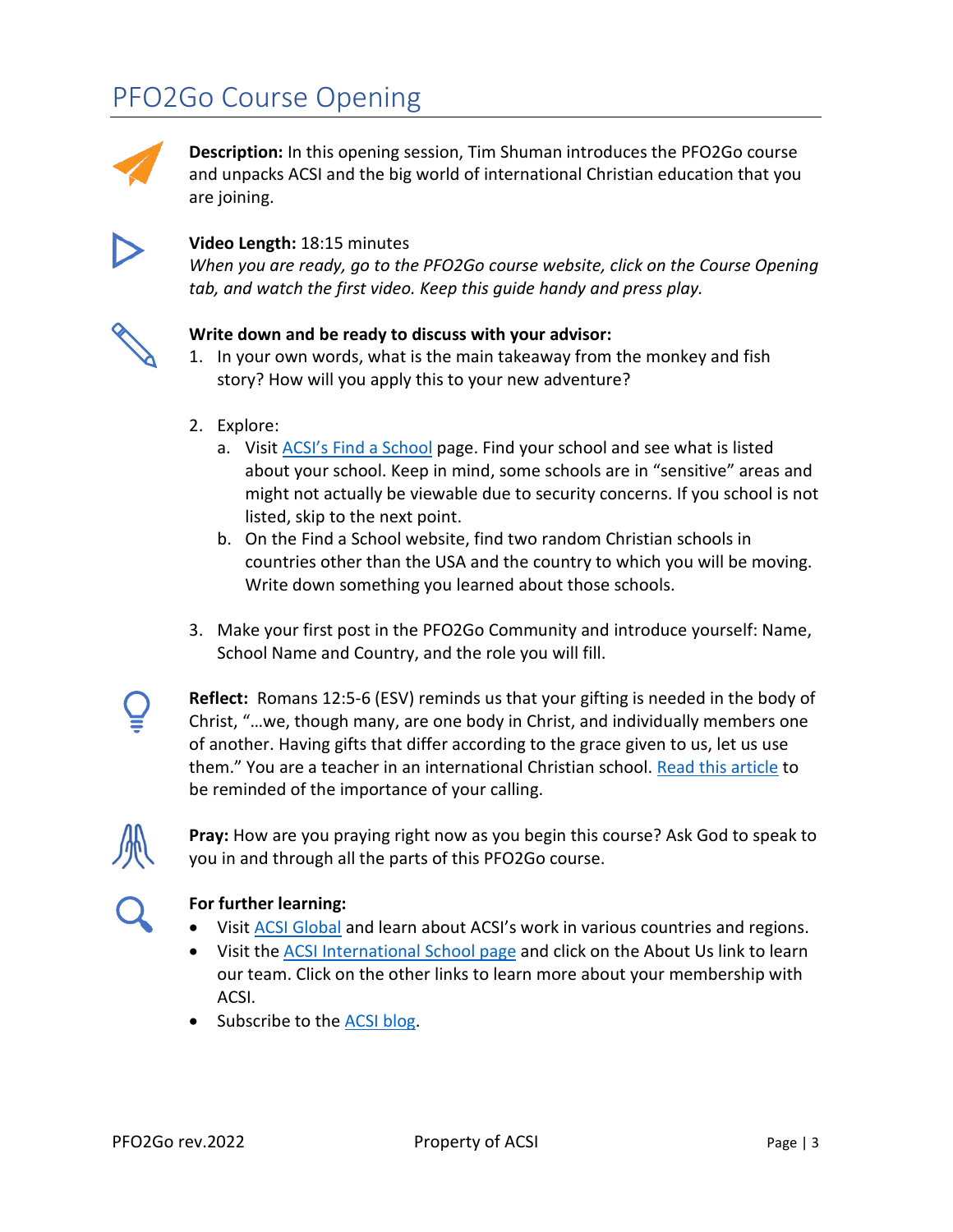

**Bonus:** Watch the ACSI feature video listed with this session about ACSI's work in Paraguay and the impact on one student's life. You don't want to miss Valeria's story.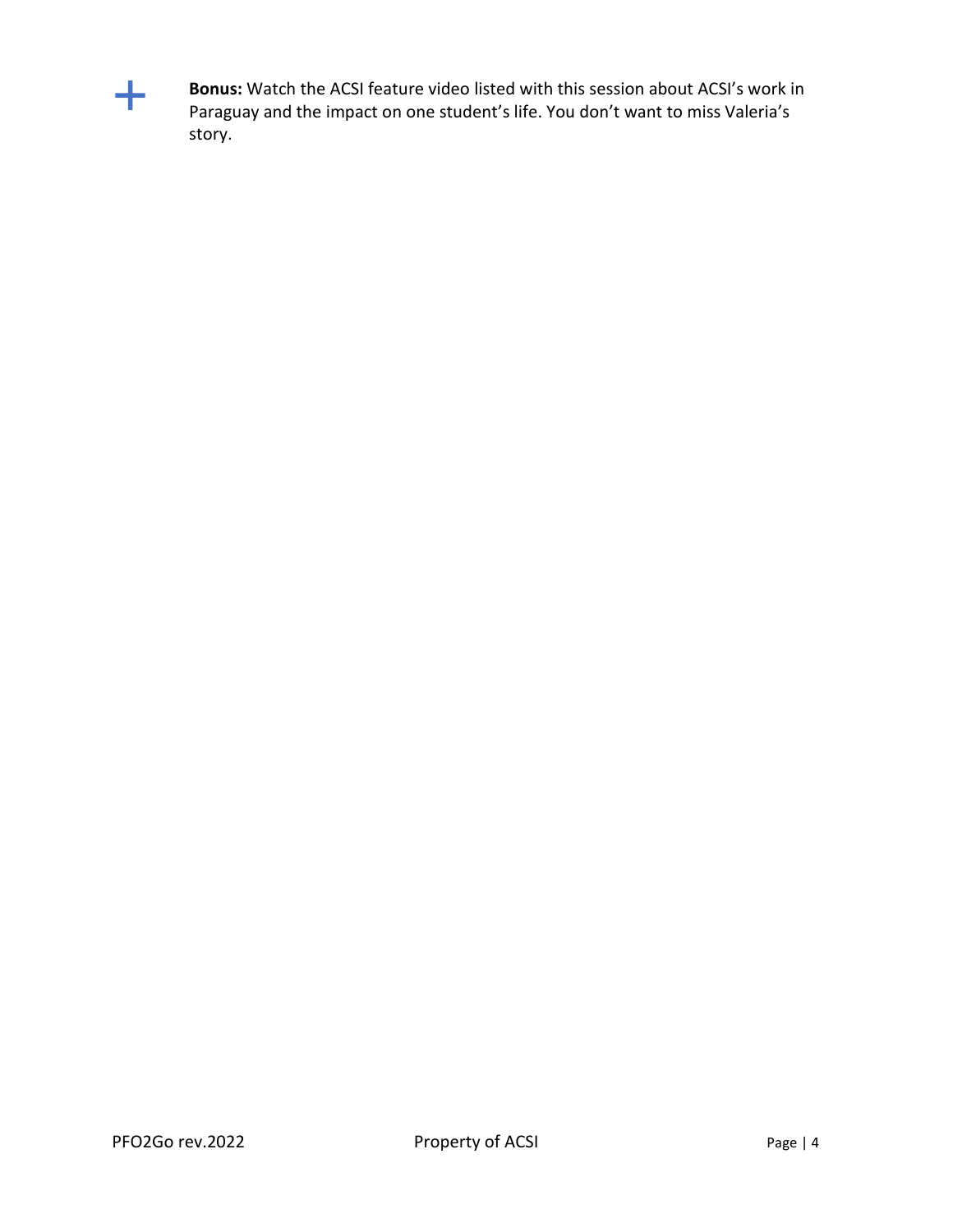# PFO2Go Bible Study #1

Each study in PFO2Go is based on the first chapter of 1 Peter that was written to believers who find themselves scattered in new lands and among new cultures. Each study concentrates on the experience of people in transition and the issues of grief, holiness, and love. (There are no videos with the bible studies.)

**Theme: Scatteredness and Implications**

Read 1 Peter 1

Focus on vs. 1–2

- 1. When you hear the word "scattered," what comes to mind?
- 2. What does "scattered" mean in the context of 1 Peter 1:1–2?

Peter calls the believers "aliens" (NASB) and "exiles" (NIV). In general (not in the spiritual sense), what does it mean to be a stranger and an alien?

- 1. What are some of the reasons for strangers/aliens in today's world?
- 2. How do you know if a person is a stranger/alien/foreigner?

Let's take a look at another passage that has to do with being aliens scattered in the world. Read Hebrews 11:8-10, 13-16.

- 1. How are we as believers like other strangers and aliens in today's world?
- 2. How will living outside your passport country as a believer clarify who you are and whose you are?

#### **Personal Reflection**

We've heard these passages before, but now, suddenly they're not just about Peter and his friends. They're about us―you and me―as we obey God's call on our lives and move overseas. We are about to experience being aliens and strangers, scattered people in the world, in a new way. What does that require of me?

#### **Be ready to discuss with your Advisor and possibly your cohort.**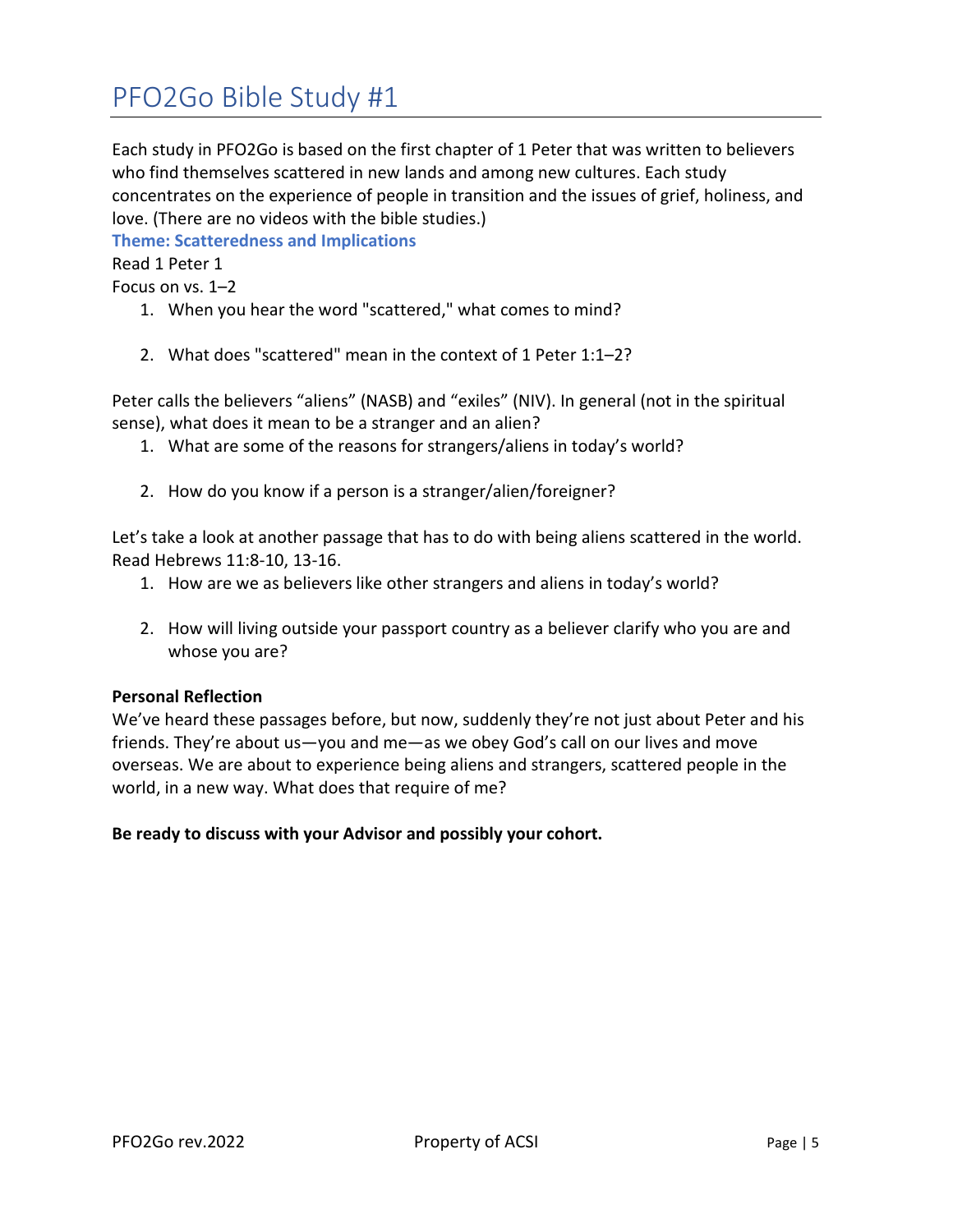# Culture Track Session 1 – We & They



**Description:** You are about to make a move to a culture that is different than your own. In this session, Jerry Jones introduces what culture is, how we all possess cultural lenses, and how we are very often unaware of those lenses.



#### **Video Length:** 15:13 minutes

*When you are ready, go to the PFO2Go course website, click on the Culture Track tab, and watch Session 1. Keep this guide handy and press play.*



#### **Write down and be ready to discuss with your advisor:**

- 1. Everyone would like to be an expert at something. When entering a new culture, why do you think it is better to aspire to stay a learner rather than aspire to be an expert?
- 2. What is the "dangerous" question that is better not to ask, and why do you think it's so dangerous?
- 3. Take a few moments to develop three simple questions that you will ask over and over to people from different cultures.



**Reflect:** How might the words of James 1:19 apply when learning about another's culture? "My dear brothers and sisters, take note of this: Everyone should be quick to listen, slow to speak and slow to become angry." (NIV)



**Pray:** What is on your heart now as you reflect on your upcoming international adventure?



- Visit [Rudyard Kipling's Wikipedia](https://en.wikipedia.org/wiki/Rudyard_Kipling) page and read his life story. Later in this PFO2Go course you will be learning about Third Culture Kids (TCKs) like Kipling.
- After you learn a little bit about Kipling's upbringing, find Kipling's poem, *We and They*. Read it aloud to someone or send it in an email with the words, "Look at this cool poem that describes what I (we) will be experiencing!"
- [This short video](https://www.youtube.com/watch?v=JxKItYqjhB8) is a great recitation of "The Ballad of East and West."
- Did you notice that the titles of Culture Track Sessions 1, 3 and 4 come from Kipling's poem?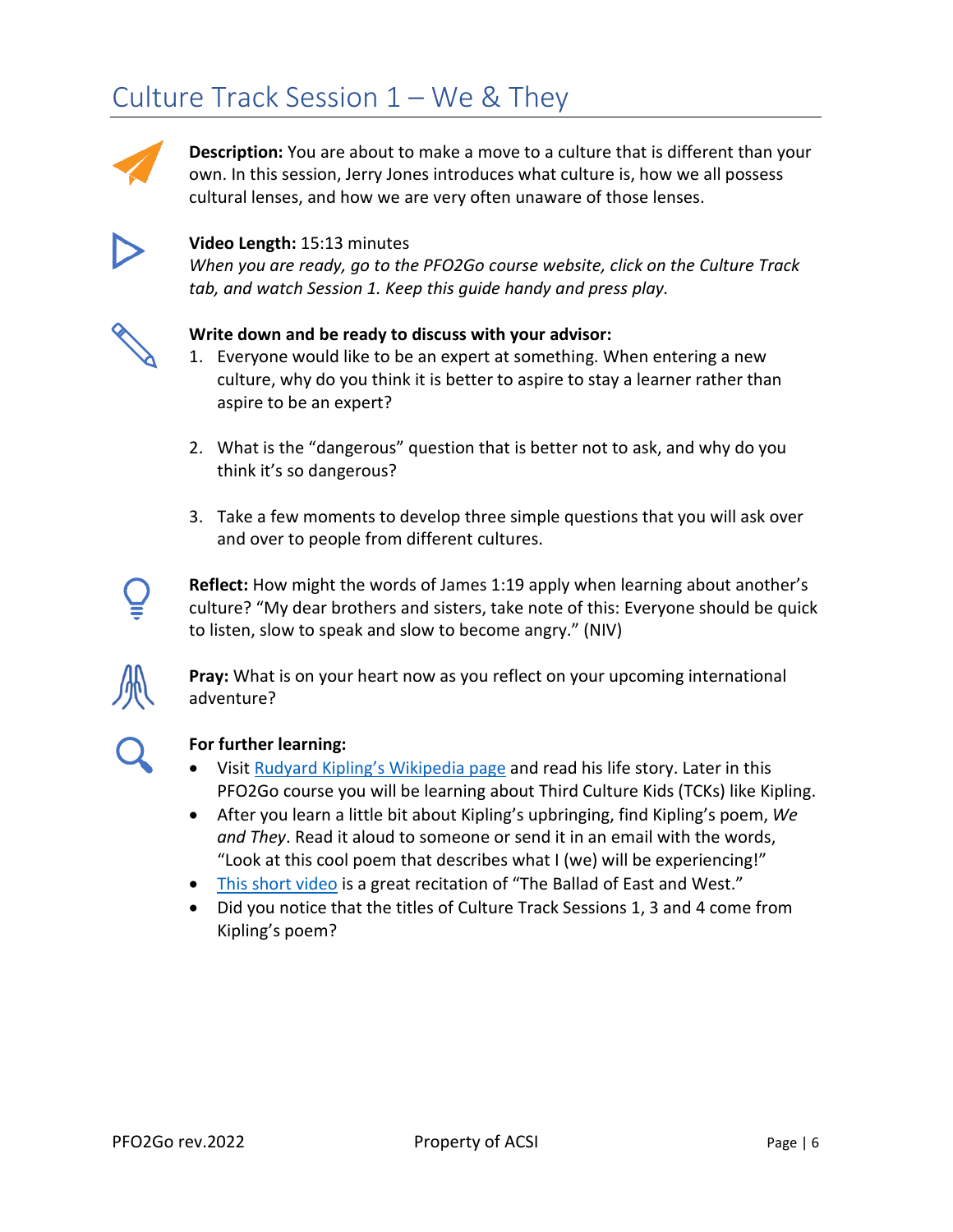# Culture Track Session 2 – Understanding Culture



**Description:** In this session, Jerry will literally give us the official definition of culture. And then in typical Jones fashion he is going to break it down so we can understand and remember it better.



#### **Video length:** 15:33 minutes

*When you are ready, go to the PFO2Go course website, click on the Culture Track tab, and watch Session 2. Keep this guide handy and press play.*



#### **Write down and be ready to discuss with your advisor:**

"An integrated system of learned behavior patterns that are characteristic of the members of any given society. Culture refers to the total way of life of particular groups of people. It includes everything that a group of people thinks, says, does, and makes―its systems of attitudes and feelings. Culture is learned and transmitted from generation to generation." - Robert Kohl

- 1. At minute 2:30, Jerry asks you to write down the words that jump out at you from Robert Kohl's definition of culture (given above).
- 2. Try to answer Jerry's question, "What is culture?", but remember what Jerry said, culture connects to everything―so keep it brief.
- 3. The iceberg model is useful because it informs us of how little we know about another culture. There is so much going on below the surface of any culture. What was Gold Nugget number 3?
- 4. Complete the fifth grader's definition of culture: "Culture is the \_\_\_\_\_\_\_ of the group."
- 5. Why is it so hard to finish this sentence, "People from my country are…."?
- 6. "People from (name another country) are…." might be an easier sentence to complete based upon stereotypes, but why are just a few words never enough to describe another country's culture?



**Reflect:** How can Peter's words in I Peter 2 set your heart aright as you think about entering your new culture? "Friends, this world is not your home, so don't make yourselves cozy in it. Don't indulge your ego at the expense of your soul. Live an exemplary life among the natives so that your actions will refute their prejudices. Then they'll be won over to God's side and be there to join in the celebration when he arrives. Make the Master proud of you by being good citizens." I Peter 2:11-13 (The Message)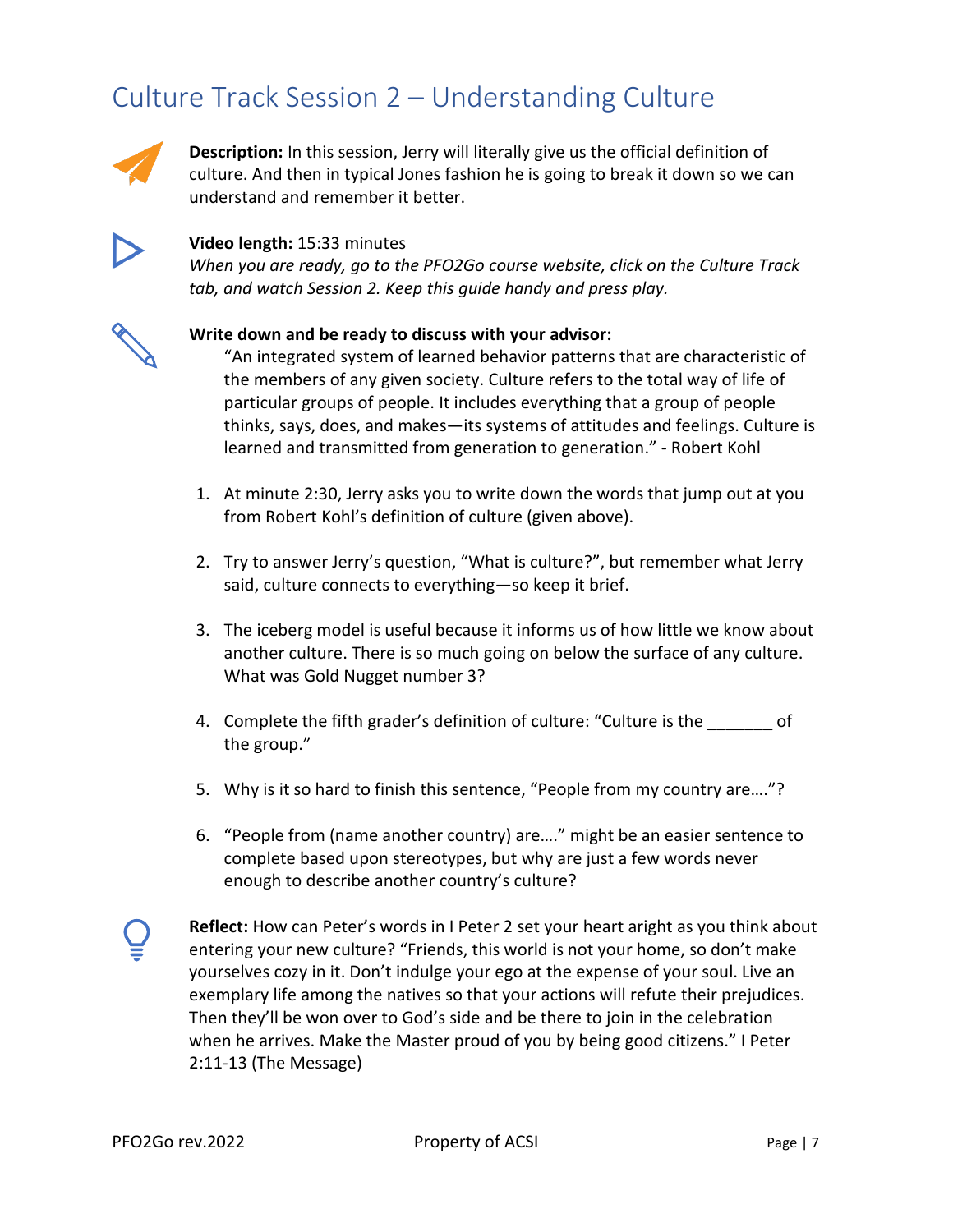

- Google images of "Robert Kohl's Iceberg Cultural Model" Take a look at several versions.
- Here is a[n interesting](https://www.youtube.com/watch?v=cjziCs-R2S4) video that applies the same cultural iceberg to organizational culture.
- This blog post[, Twelve Aspects of Culture that Can Impede Communications,](https://entrustedtothedirt.com/2020/06/25/twelve-aspects-of-culture-that-impede-communication/) is an excellent overview of the challenge of communicating across cultures.
- Check out another expert [definition of culture](https://news.hofstede-insights.com/news/what-do-we-mean-by-culture) by Geert Hofstede. You will learn about Hofstede in the next culture session.
- What this [humorous Seinfeld clip](https://www.youtube.com/watch?v=AFUEerAJXRM) on the issue of handshake guidelines. These things are actually quite important around the world.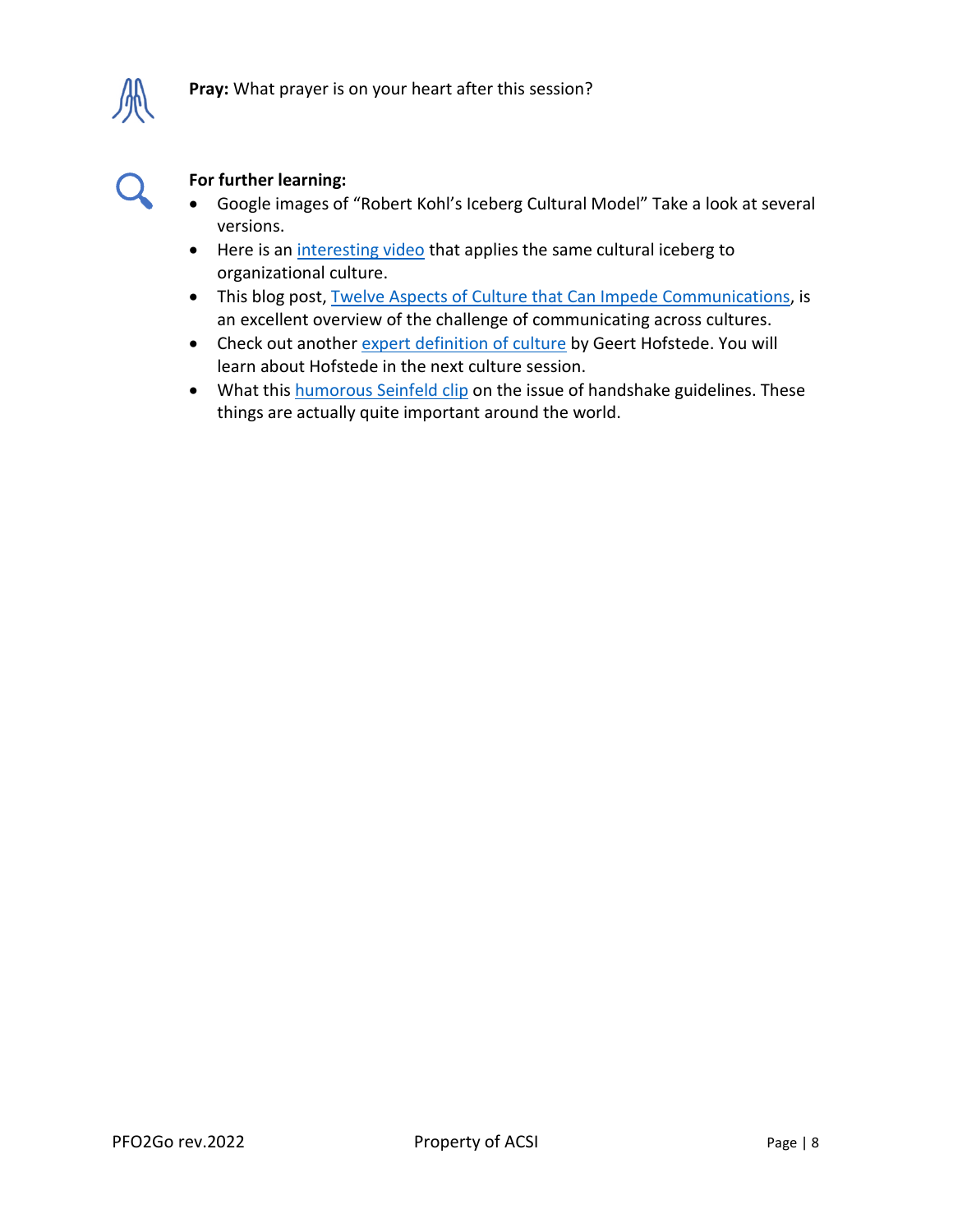# Culture Track Session 3 – Who are They?



**Description:** In this session, Jerry gets our hearts and minds ready to enter a new culture. He gives us tips and concepts that will take us from afar and to near, from simple stereotypes to really knowing.



### **Video length:** 14:55 minutes

*When you are ready, go to the PFO2Go course website, click on the Culture Track tab, and watch Session 3. Keep this guide handy and press play.*



#### **Write down and be ready to discuss with your advisor:**

- 1. Geert Hofstede and his team did research about countries around six cultural dimensions. List the six dimensions here.
- 2. Do what Jerry suggested and go to **Hofstede-insights.com**, scroll down to the Country Comparison Tool. Type in the country in which you are living now (hopefully your cultural home) and then the one to which you are going. List the top two areas of difference between your home country and the other country. While considering those top differences, what might you need to spend some time thinking about as you approach your new country? Any concerns?
- 3. The research of Polish anthropologist Alicja Iwanska gives us a way to see how some cultures view humans in three categories: scenery (far), machinery (near), people (close). The point here is to have a mindset that will help move you ever closer to people by building relationships. How will you do this? How will you answer the question, "Who are They?"



**Reflect:** Read *Philippians 2:5-11* and notice the great cultural chasm that Jesus crossed (from very far to near) to reach and save the lost. If he did that for you, is there anything preventing you from making every effort to know and love the people you will meet in the culture you are entering?



### **Pray:** How would you express your gratitude to Jesus for reaching across the cultural boundaries for you? And how will you trust him for the days ahead?



- For a one page overview of Hofstede's six dimensions [visit this page](https://corporatefinanceinstitute.com/resources/knowledge/other/hofstedes-cultural-dimensions-theory/) (excuse the spelling errors).
- If you really want to go deep, visit [this YouTube channel](https://www.youtube.com/channel/UCC5EEtqfF3lbJ7KzrtXGtfg) to hear Geert Hofstede himself talk about five of the six dimensions (Restraint and Indulgence was added later).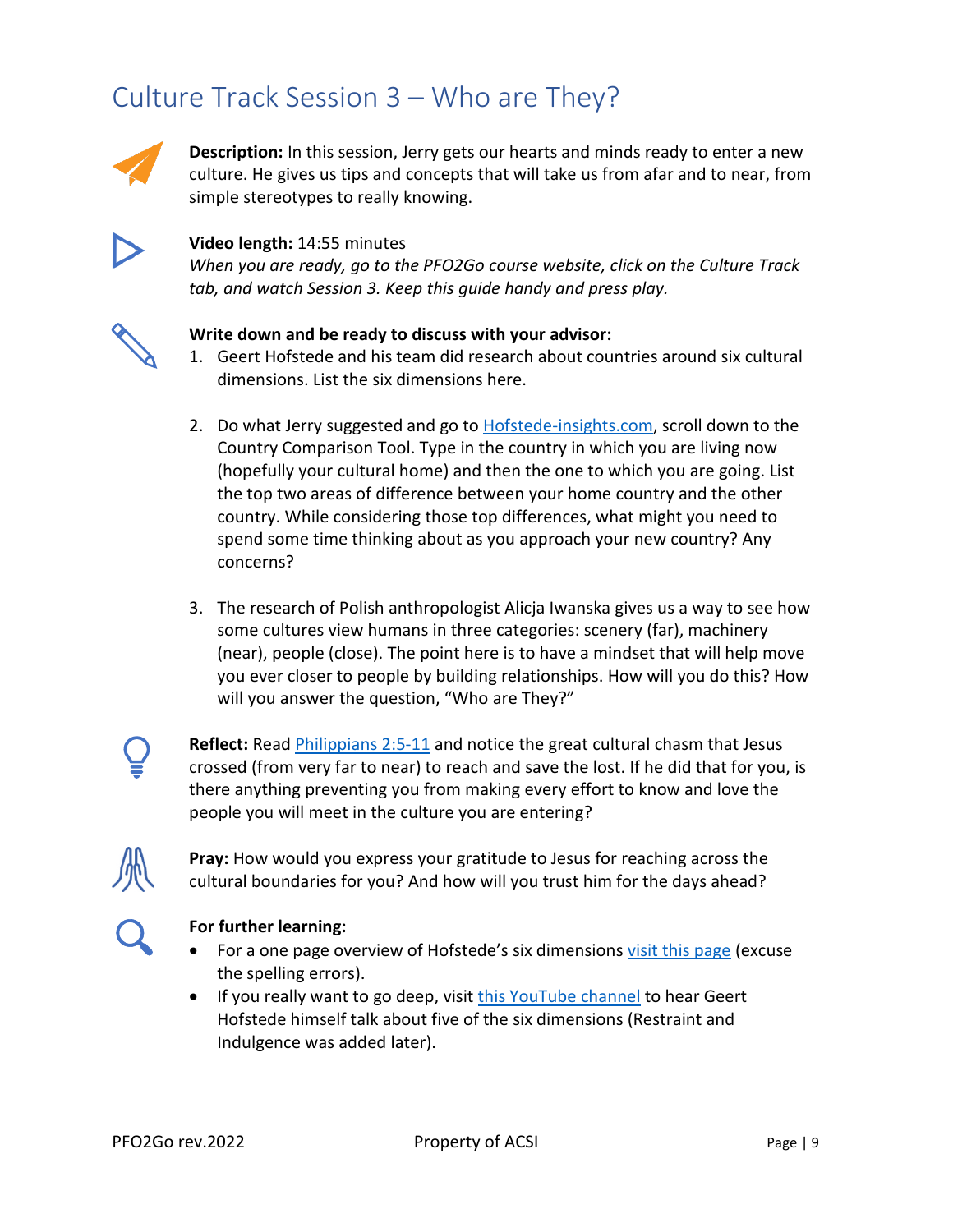- For something really interesting, visit [Alicja Iwanska's](https://en.wikipedia.org/wiki/Alicja_Iwa%C5%84ska) Wikipedia page and read her life story. She personally navigated several challenging cultures and languages.
- If you want to get into Jerry's head on the scenery-machinery-people concept, [read his blog post here](http://www.thecultureblend.com/scenery-machinery-people-rethinking-our-view-of-humans/) and then think through questions you can develop now for conversations later.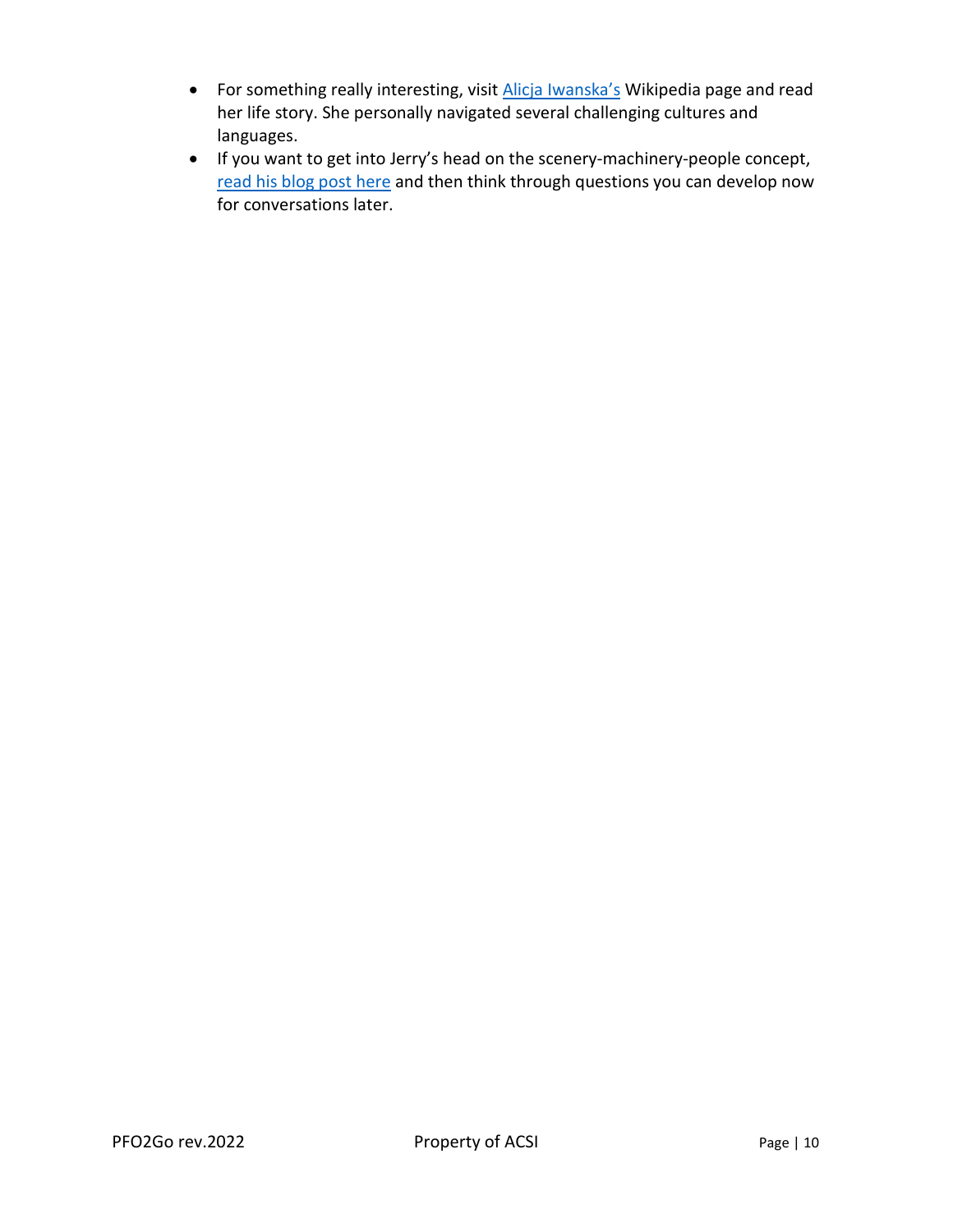# Culture Track Session 4 – Who are We?

**Description:** In this final session on culture, we wrap things up by looking at ourselves. Entering any new culture, whether it is a new country or even a new group, can have uncomfortable aspects simply based upon where you come from and the culture you grew up in. It can produce surprising joys but sometimes it can produce conflicts. This session will give you a way of navigating that entry successfully.



### **Video length:** 17:18 minutes

*When you are ready, go to the PFO2Go course website, click on the Culture Track tab, and watch Session 4. Keep this guide handy and press play.*



### **Write down and be ready to discuss with your advisor:**

1. Take the Cultural Compass Survey now. Write to [PFO@acsi.org](mailto:PFO@acsi.org) to request your access code and then go [to this page](https://www.hofstede-insights.com/launch-culture-compass/) and take the survey.

*"The purpose of the Culture Compass is to make you aware of potential cultural pitfalls and to increase your effectiveness in dealing with those being born and raised in other countries." - Culture Compass* 

Once you have your personalized results, write down at least two things that you learned about yourself and the culture of people you selected. What are things that might be challenges ahead of which to be aware?

- 2. Jerry mentions five concepts and questions that will help you think through who you are versus the personality of the country or, perhaps more importantly, the group that you will be joining (your school colleagues). Now is a good time to reach out to your advisor and ask questions about the personality of the team and culture you are joining. List a few questions you would like to ask your school advisor.
- 3. Jerry ends this session with four tips: Frustration is your friend. Grief is good. Ignorance should be embraced. And, Fear comes in flavors. Of those four, which one do you think most applies to you? What will you do about it when it happens?
- 4. Ok. Let's ask the question some of you are thinking. Why do you think Jerry Jones has a painting of various international electrical outlets on the wall behind him?



**Reflect:** James 1:5 is a good verse to pray through as we conclude the culture track. "If any of you lacks wisdom, you should ask God, who gives generously to all without finding fault, and it will be given to you." (NIV)



**Pray:** Now that the Culture Track is concluded, what is on your heart now that you are bringing to the Lord of all nations, peoples, and cultures?

PFO2Go rev.2022 **Property of ACSI** Page | 11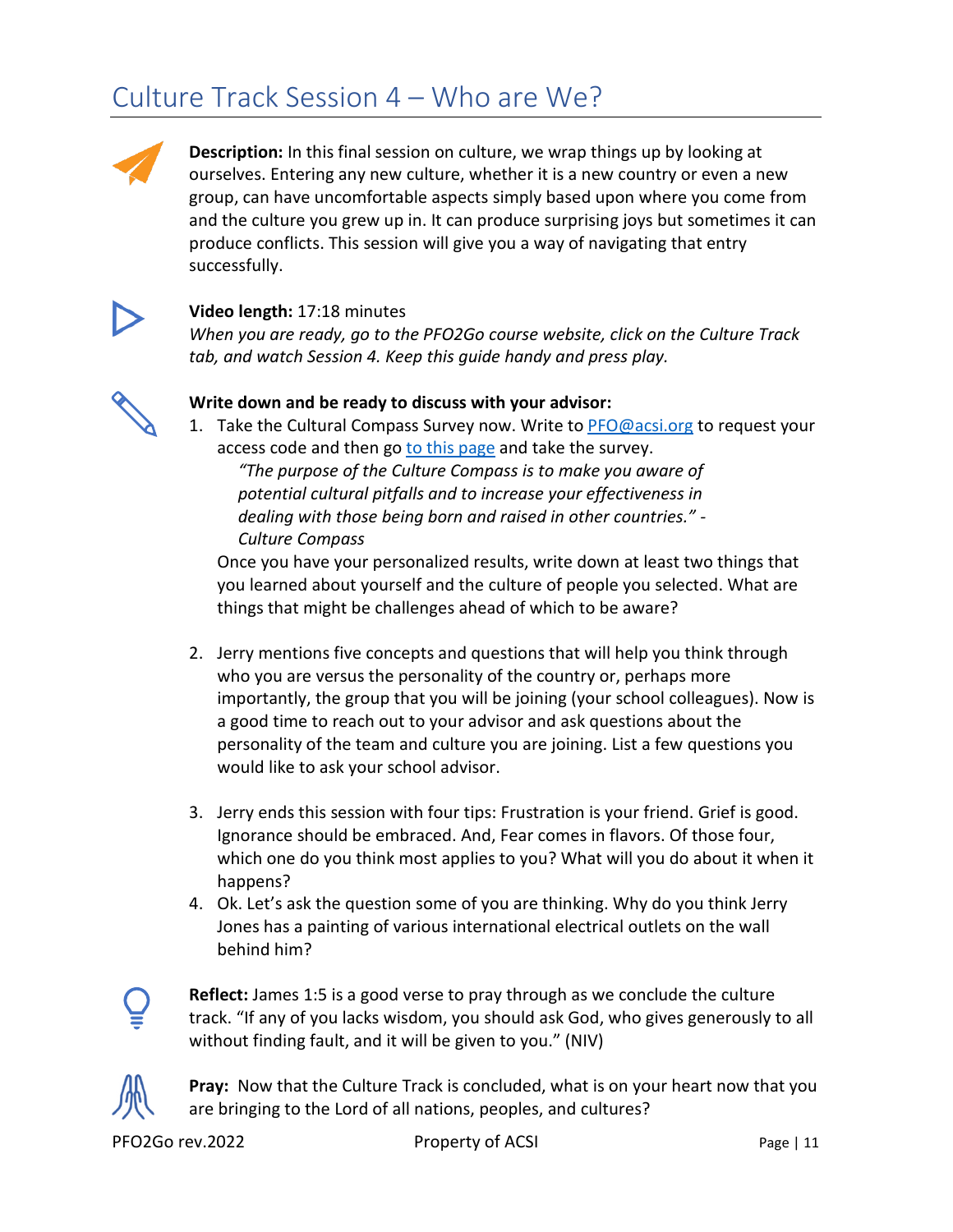#### **For further learning:**

- Have some fun and watch banking giant HSBC's Culture Ads on YouTube. Here [is a collection of them](https://www.youtube.com/watch?v=ALWwK7Vz4gY) (excuse the quality of the video as these are a bit old).
- This video [looks at McDonald's m](https://youtu.be/JJPmoHR7DlU)enus from 14 countries around the world. It shows McDonald's mastery of culture and openness to change.
- This 15-minute TEDx Talk, [Navigating Global Complexity](https://www.youtube.com/watch?v=H5KIbtxzzAU) presents another fascinating look at culture, international changes in the world, and why it's so important that we understand the culture issue. Near minute 10:00, the speaker gives a fantastic example of Hofstede's culture differences by looking at Holland and China saying, "They were meant to clash!" He ends by mentioning the important impact teachers can have on students preparing for an increasingly complex and multicultural world.

**Bonus:** Watch the inspiring video listed with this session for a big picture view of the work of ACSI Global in national Christian schools around the world.

This is how ACSI defines national and international schools….

- "National" Christian schools are those located outside of the U.S. and primarily focus on serving the indigenous population, following the curriculum guidelines of that particular country.
- "International" Christian schools are those located outside of the U.S. serving the expatriate community and oftentimes, a portion of the host country population. Frequently, instruction is in English with a Western-style curriculum.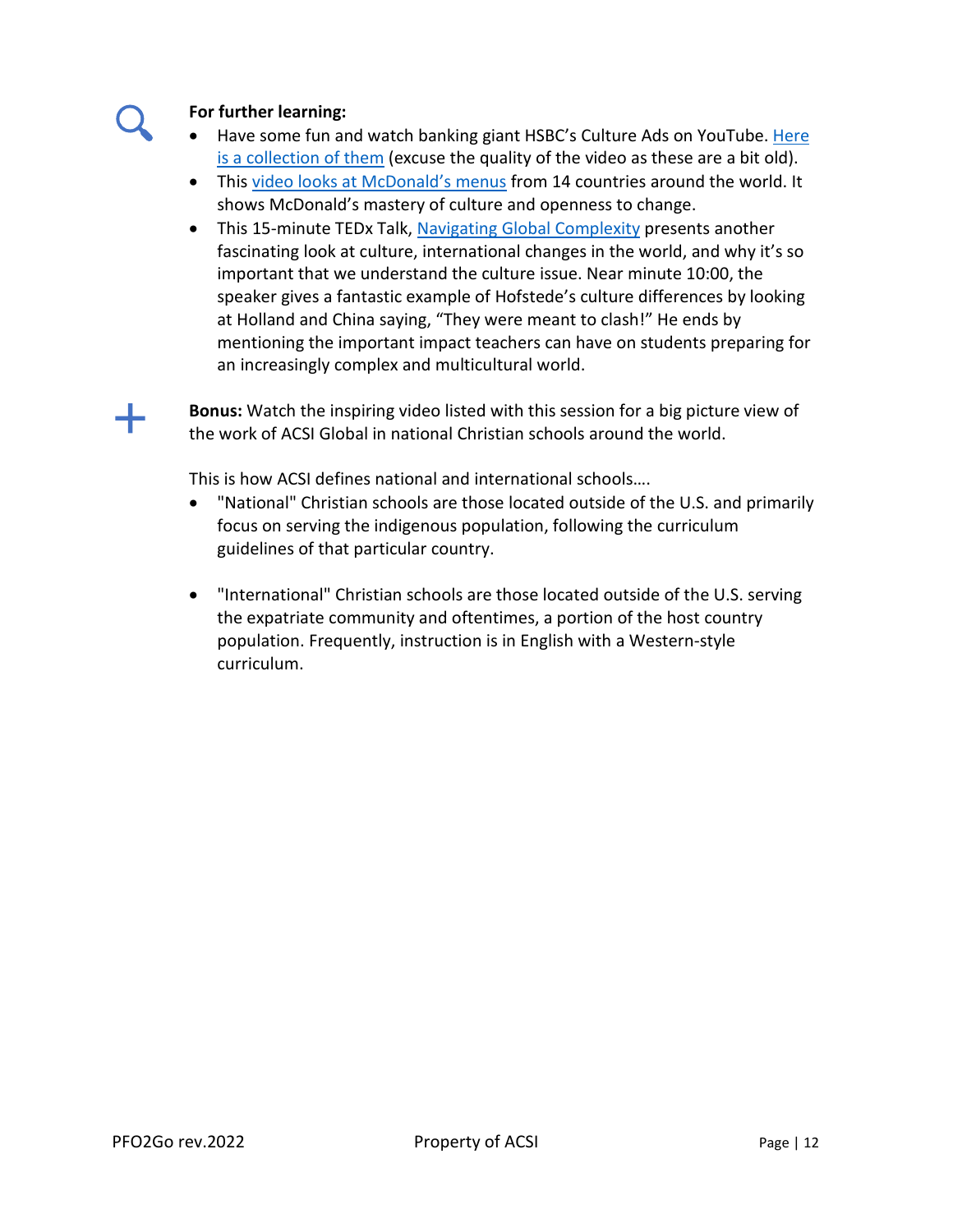### **Theme: Facing Struggles, Trials, and Obstacles**

Read 1 Peter 1

Focus on vs. 6–7

What are some of the struggles, trials, and obstacles in the life of an alien/stranger/foreigner?

- 1. Physically?
- 2. Spiritually?
- 3. Emotionally?

Let's think about the following:

- 1. How do you normally respond to grief?
- 2. Do you and your loved ones (spouse, children, parents, siblings) grieve differently? Why does it matter?

#### Read James 1:2-4

James also speaks to the issue of trials in our Christian development. Being a stranger and an alien, we know that trials are inevitable, grief is inevitable, and according to James, rejoicing in the midst of it is mandatory. If this is true,

- 1. Why are we surprised when trials come our way?
- 2. How do we live with simultaneous grief and joy?

#### **Personal Reflection**

"But if I go to the east, he is not there; if I go to the west, I do not find him. When he is at work in the north, I do not see him; when he turns to the south, I catch no glimpse of him. But he knows the way that I take; when he has tested me, I will come forth as gold." (Job 23:8-10) How will I prepare myself for the grief yet to come?

#### **Be ready to discuss with your Advisor and possibly your cohort.**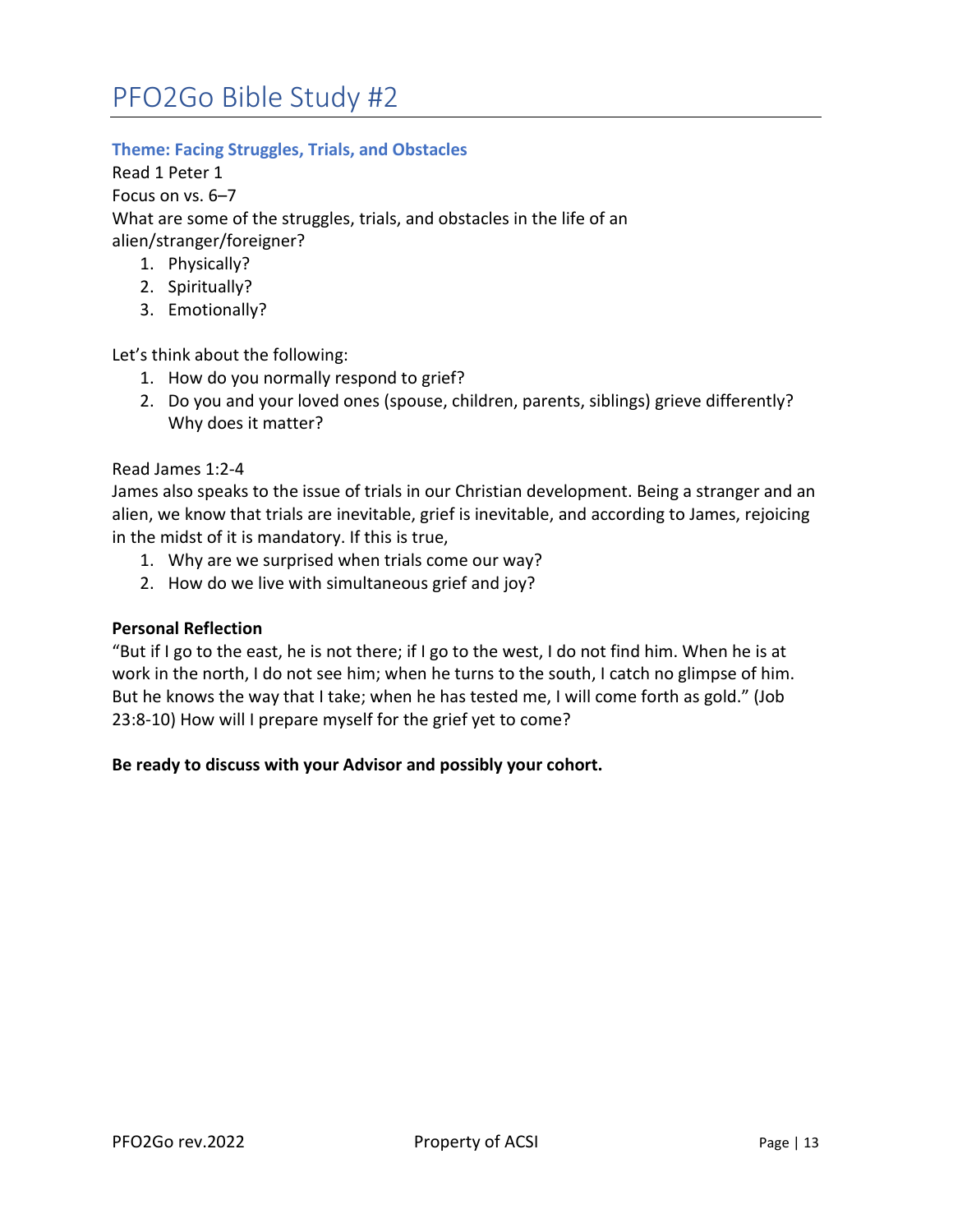# TCK Track Session 1 – Introduction and Flipsides

#### **A few notes before we start the TCK track**

In this TCK track, Michèle Phoenix takes us on a journey of discovery into the world of Third Culture Kids. The four upcoming sessions will help you get ready to minister effectively to TCKs―in the classroom, the boarding house, the sports field, or even in your own home.

Throughout her video series, Michèle will give you the opportunity to do some personal processing indicated as "Points to Ponder." Keep your pause button handy.

You'll also notice that Michèle occasionally refers to something called "Adults of Influence." That's you—whatever your role in the lives of TCKs will be. If you're a parent of TCKs, receive this instruction through that grid. If you're an educator, administrator, residential staff, or in any way part of a community in which TCKs live, consider the "Points to Ponder" in light of the interactions you will have with the young people in your care.

Finally, you will hear the term "MK" in these sessions. MK, or missionary kid, is one of the subsets of Third Culture Kids. In the world of international Christian schools, there are some schools that are referred to as MK schools―schools that focus primarily on that particular group of TCKs. Some of you taking this course are headed to some of those MK schools around the world.



**Description:** In this first session, Michèle introduces this complex group of young people by taking us through a series of interesting benefits and challenges ("Flipsides") that TCKs possess. Happy learning!



#### **Video length:** 27:38 minutes

*When you are ready, go to the PFO2Go course website, click on the TCK Track tab, and watch Session 1. Keep this guide handy and press play.*



#### **Write down and be ready to discuss with your advisor:**

| The FLIPSIDES of being a TCK     |                                        |  |  |  |
|----------------------------------|----------------------------------------|--|--|--|
| <b>BENEFITS</b>                  | <b>CHALLENGES</b>                      |  |  |  |
| Global mindset                   | Confused loyalties                     |  |  |  |
| A 3-D understanding of the world | A painful awareness of reality         |  |  |  |
| Adaptable                        | Lack of full belonging anywhere        |  |  |  |
| Hyper-mobile                     | Can lead to restlessness and isolation |  |  |  |
| Independent                      | Selective attachment                   |  |  |  |
| Highly savvy in some areas       | Completely inept in obvious areas      |  |  |  |

• Michèle covered a lot of ground in these TCK Flipsides. When you finish watching this session, answer at least one of the following…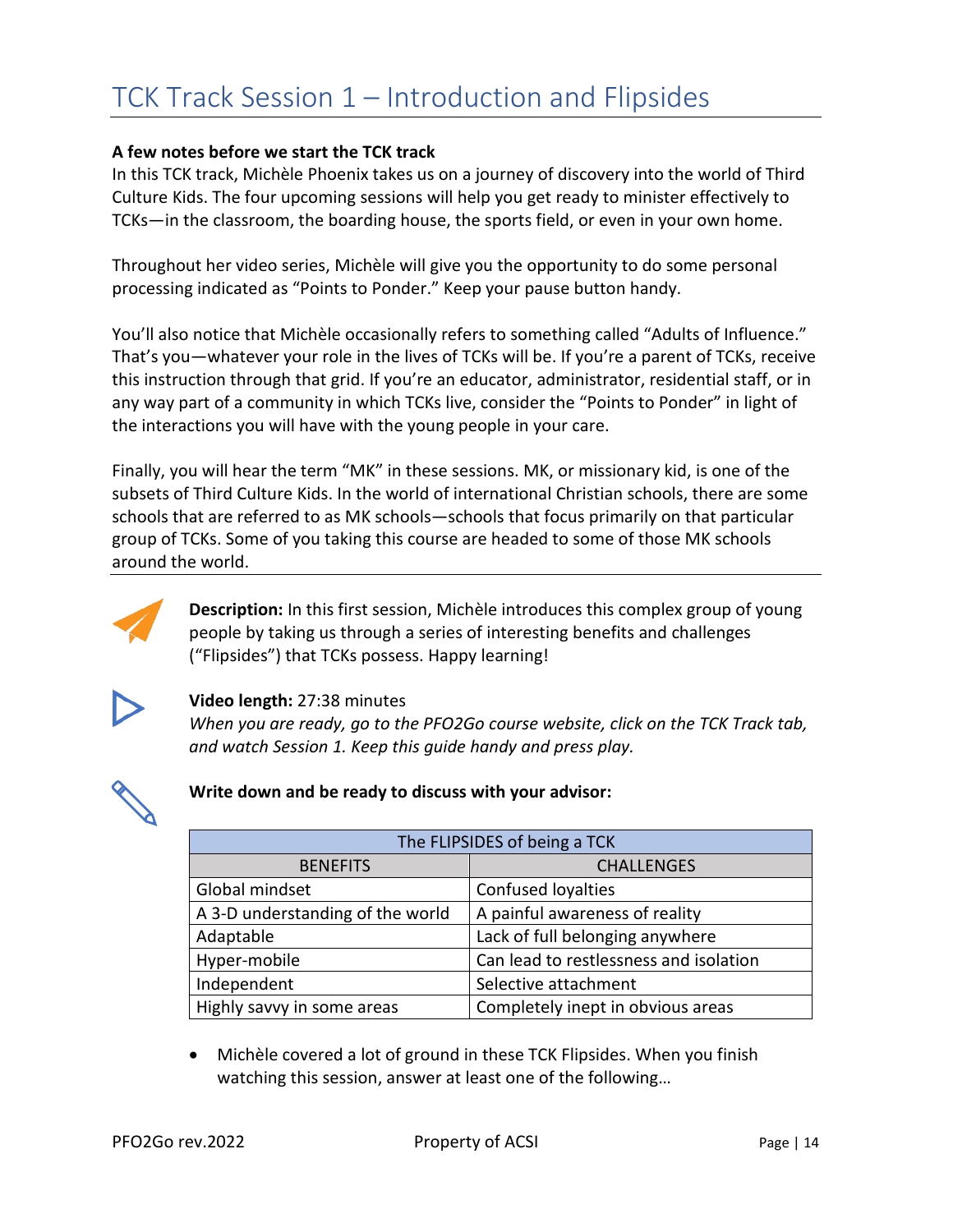- If you are a TCK yourself, is there one of these Flipsides with which you most identify? Most of them? All of them?
- If the concept of TCK is new to you, what one or two of these Flipsides fascinates you most? Are you getting excited to learn more about TCKs?
- If you are a mono-cultural person married to a TCK, what did you just learn about your spouse?
- If you are going overseas with your school age or younger children, are you beginning to see the gift that being a TCK can be? Explain.
- Points to Ponder**.** How can you, as an Adult of Influence, foster a context in which TCKs can celebrate the gift of living between worlds while also offering a context in which they can express the hard parts of that life.

**Reflect:** Matthew 19:14. Jesus said, "Let the little children come to me, and do not hinder them, for the kingdom of heaven belongs to such as these." (NIV) Your international Christian school is full of TCKs. How will you create a welcoming environment for them?



**Pray:** What is on your heart as you start this TCK series that you want to express to the Lord?



- Read this blog post: [The Most Daunting Place for a Missionary Kid.](https://entrustedtothedirt.com/2020/07/02/the-most-daunting-place-for-a-missionary-kid/) Excellent description of growing up between worlds.
- Consider adding the book, Third Culture Kids  $3<sup>rd</sup>$  Edition, Growing Up Among [Worlds](https://www.amazon.com/dp/B004774S1O/ref=cm_sw_em_r_mt_dp_U_i0-6EbV4M7RPD) to your library. Some refer to it as "The TCK Bible."
- The TCK definition that Michèle read to you was developed by the late David [Pollock.](https://en.wikipedia.org/wiki/David_C._Pollock) Pollock was one of the original designers of ACSI's PFO (PreField Orientation) training. Check out this [Wikipedia page](https://en.wikipedia.org/wiki/Third_culture_kid) on the topic of TCKs.
- Read this single-page article [Why Third Culture Kids Make Great Employees](https://www.peoplemattersglobal.com/article/culture/why-third-culture-kids-make-great-employees-22826)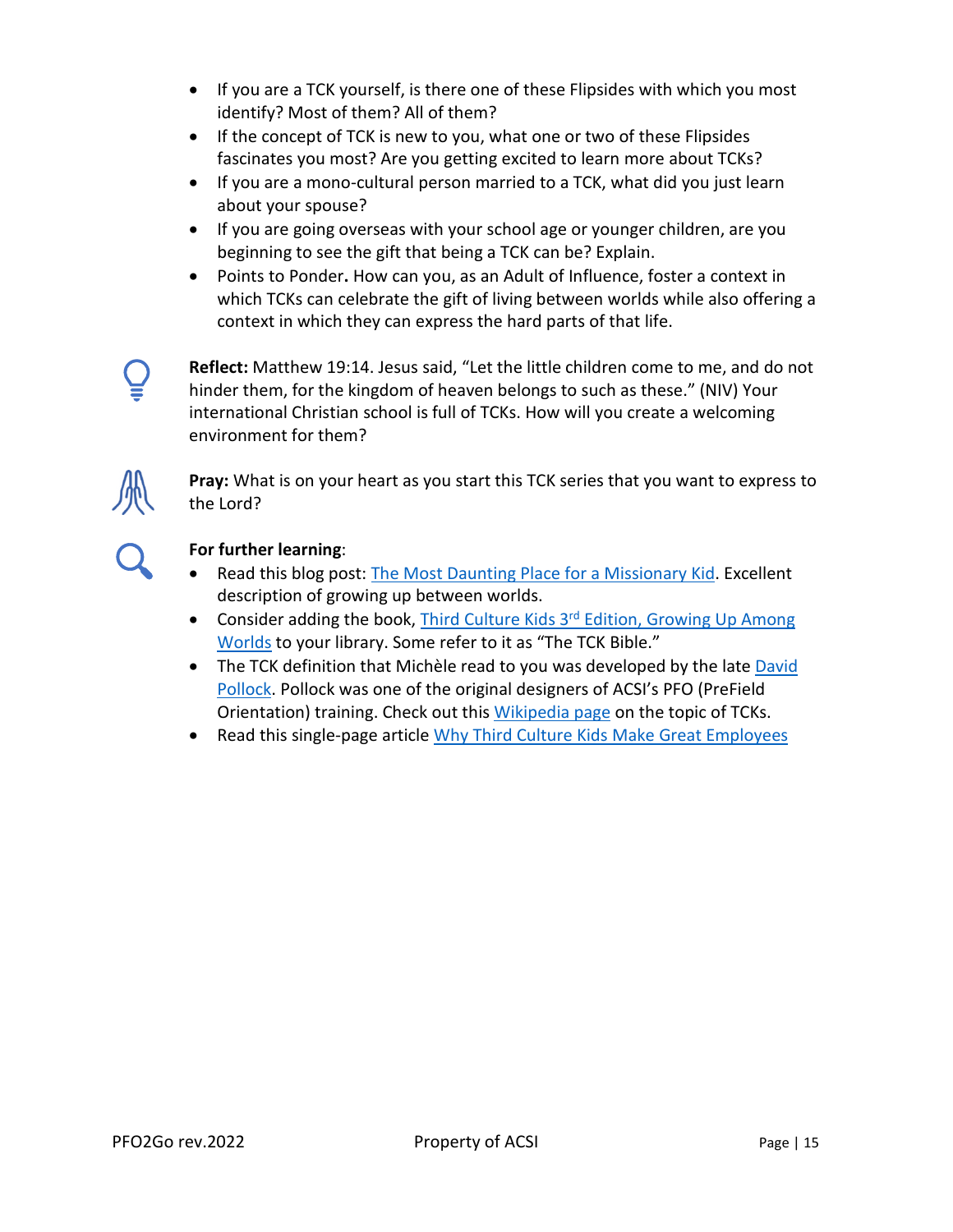# TCK Track Session 2 – Three Cultures of Influence



**Description:** This session will look at three major cultural influences that shape all TCKs. Michèle will also spend a bit of time looking at the important subset of TCKs known as MKs (missionary kids) that you will meet in most international Christian schools.



### **Video length:** 27:33 minutes

*When you are ready, go to the PFO2Go course website, click on the TCK Track tab, and watch Session 2. Keep this guide handy and press play.*



#### **Write down and be ready to discuss with your advisor:**

- 1. Points to Ponder #1 (minute 11:51). How can you, as an Adult of Influence, be aware of what the TCKs in your care are absorbing from the culture(s) around them? What do you need to look out for? What are questions and contexts that might open helpful conversations?
- 2. Points to Ponder #2 (minute 19:11). Regarding the "shoulds" so many TCKs and particularly MKs live under, how can you help them to acknowledge the oftenunspoken pressures imposed on them? What kind of questions and conversations might be helpful? How can you help them to understand God's view and expectations of them—and gain a deeper understanding of flaws, forgiveness, and restoration? How can you apply those to yourself?
- 3. Points to Ponder #3 (minute 24:33). As an Adult of Influence, how can you contribute to TCKs having a balanced opinion of their passport culture if their tendency is to see only its negative traits? If you witness "culture bashing," how can you intervene in a helpful way?
- 4. Points to Ponder #4 (at the conclusion of this session). We've looked at how complex and multi-cultural each TCK's "purple" is. How can you be an instrument of clarity and understanding in helping him/her to sort through the influences of each piece of their identity? What personal work do you need to do to respond wisely to cultural differences/behaviors you might find jarring?



**Reflect:** "Don't copy the behavior and customs of this world but be a new and different person with a fresh newness in all you do and think. Then you will learn from your own experience how his ways will really satisfy you." Romans 12:1-2 (TLB)



**Pray:** What are you asking God for right now as you consider your upcoming ministry?



**For further learning:**

PFO2Go rev.2022 Property of ACSI Page | 16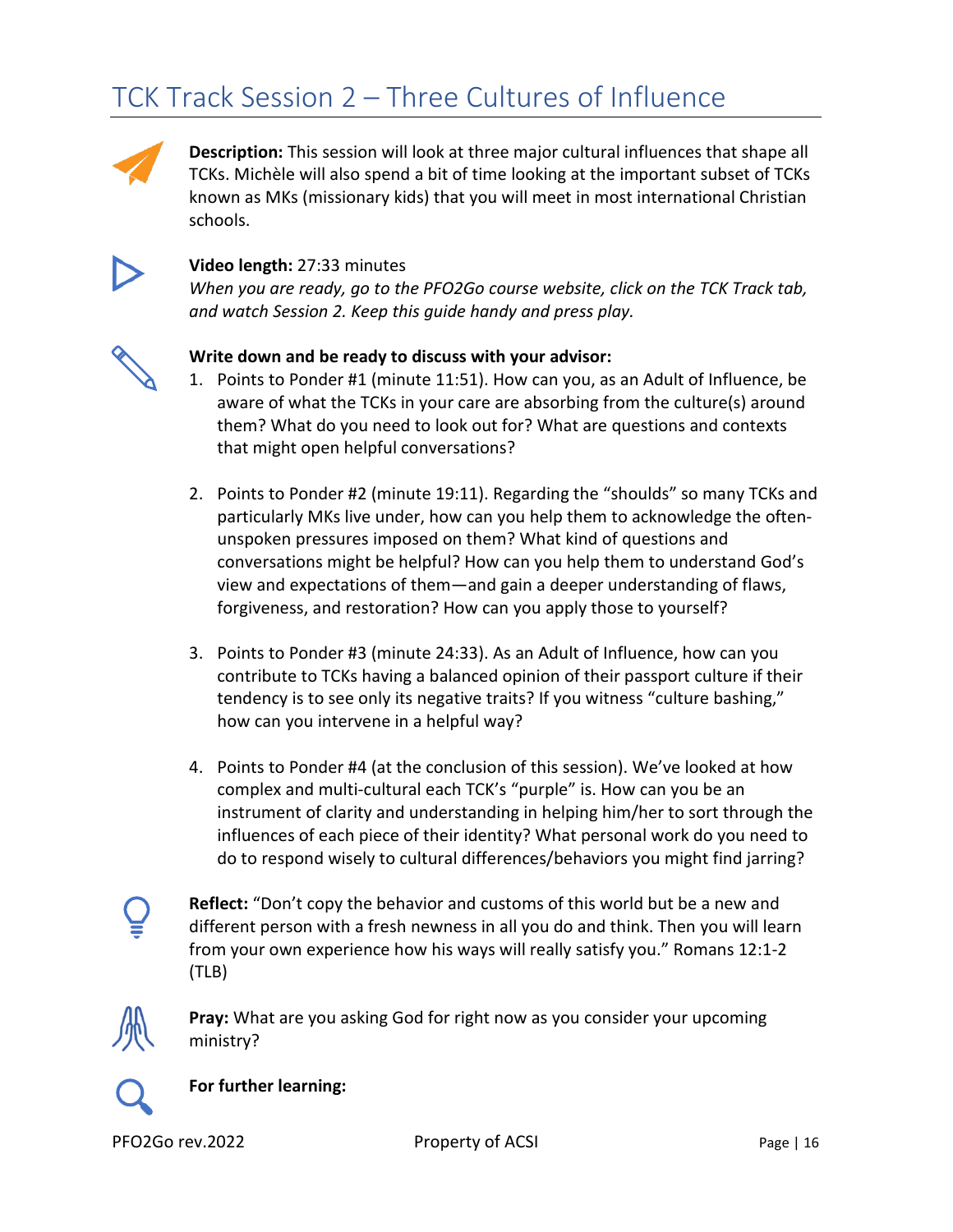- Watch [this TEDx talk](https://www.youtube.com/watch?v=vrVWHfEQz6A) by Ruth Van Reken (one of the authors of Third Culture Kids 3<sup>rd</sup> Edition) where she tells her own story of growing up as a TCK.
- Here is an extensive resource put together by Aetna (yes, Aetna, the insurance company): [The Benefits of Being a Third Culture Kid – a Reality](https://www.aetnainternational.com/en/about-us/explore/third-culture-kids.html)  Check.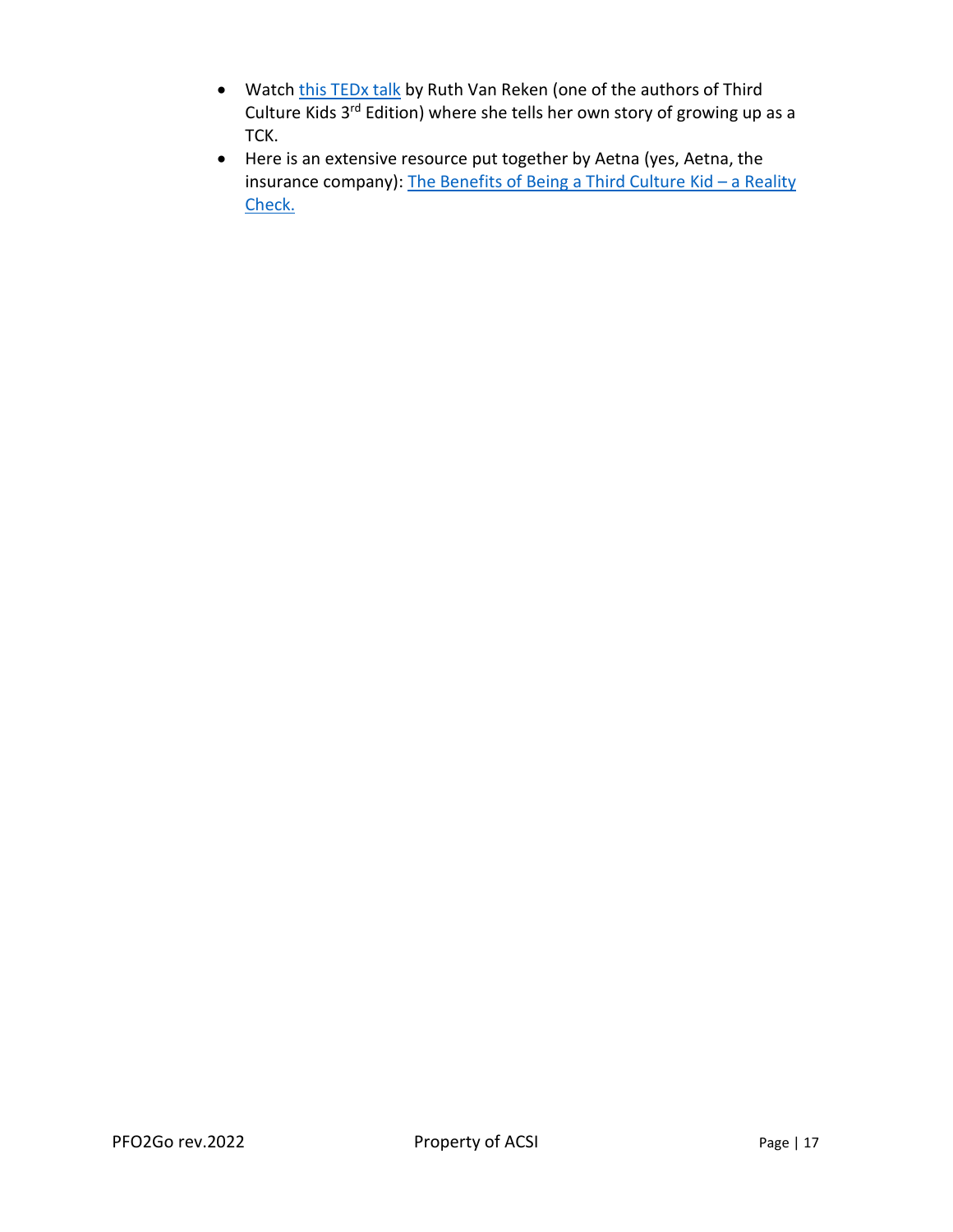# TCK Track Session 3 – Grief and Its Impact on Faith



**Description:** In this session Michèle covers some of the TCK "hard stuff" that comes with growing up among worlds. Your attention to this issue will prepare you for your work with TCKs.



#### **Video length:** 29:23 minutes

*When you are ready, go to the PFO2Go course website, click on the TCK Track tab, and watch Session 3. Keep this guide handy and press play.*



#### **Write down and be ready to discuss with your advisor:**

- 1. What are the griefs and losses you've personally experienced that still need healing?
- 2. If someone were to ask you about God's role in life's hardest hurdles, what would you answer? How would you express that in terms clear and simple enough for a child or young believer to correctly understand?
- 3. What should we avoid saying (even if it is truth) to someone who is intensely suffering?
- 4. How can Adults of Influence demonstrate and embody healthy grieving for the young people watching?
- 5. What are the prerequisites for entering into spiritual conversations with TCKs? What needs to be in place first in order for those interactions to be honest and well received?



**Reflect:** "Praise be to the God and Father of our Lord Jesus Christ, the Father of compassion and the God of all comfort, who comforts us in all our troubles, so that we can comfort those in any trouble with the comfort we ourselves receive from God." 2 Corinthians 1:3-4



**Pray:** Express to the Lord any concerns, hurts, burdens, or joys that may be on your mind right now.

- Visit Michèle's websit[e here.](https://michelephoenix.com/) [This page](https://michelephoenix.com/top-reads/) is packed with different articles sorted by topic all dedicated to MKs/TCKs well-being. These could be useful to you one day.
- Michèle mentioned her friend Libby Stephens in this session. Visit Libby's [page](https://www.libbystephens.com/third-culture-kids) of similar resources for additional helps.
- Interaction International has a similar [extensive set of resources found](https://interactionintl.org/resources/)  [here.](https://interactionintl.org/resources/)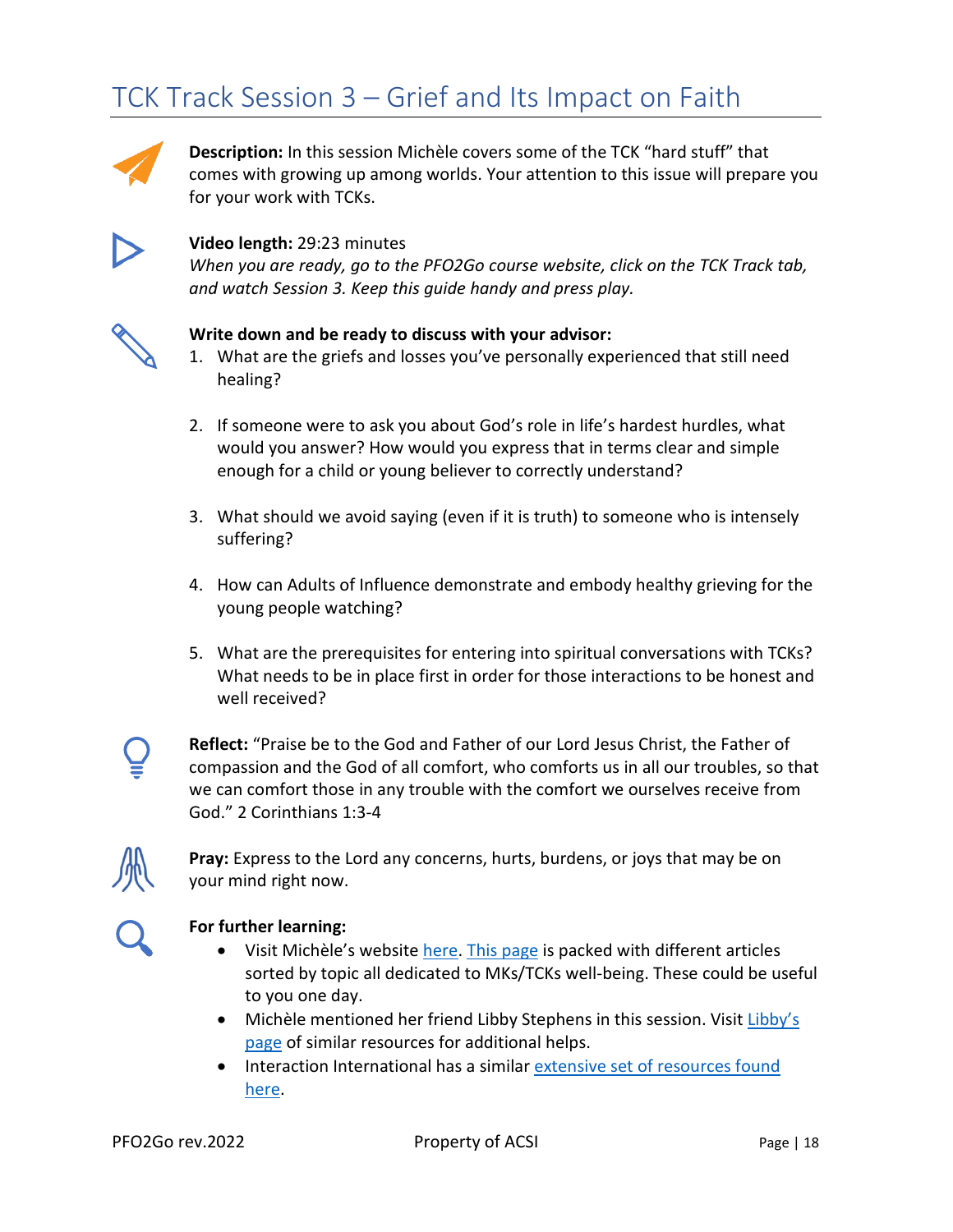# TCK Track Session 4 – Relationships, Belonging & Influence



**Description:** In this final session on TCKs, Michèle walks us through how TCKs process relationships and belonging. She will also give us some tips on how we can help the TCKs in our spheres of influence navigate those same areas in healthy ways.



### **Video length:** 22:18 minutes

*When you are ready, go to the PFO2Go course website, click on the TCK Track tab, and watch Session 4. Keep this guide handy and press play.*



### **Write down and be ready to discuss with your advisor:**

- 1. Points to Ponder (minute 10:11). Why is it important for TCKs to understand the ways they enter into and live out relationships differently?
- 2. How might you, as an Adult of Influence, help them to understand the potential consequences of not adjusting their relational methods for different places and contexts?
- 3. Points to Ponder (comes up near minute 13:45). Imagine a conversation in which a TCK tells you that he/she doesn't feel a sense of belonging anywhere. What questions would be good to ask? What questions would allow them to reveal more of what they feel? What questions would allow you to point them (gently and without simplifying the issue) toward the benefits of "straddling?"
- 4. Points to Ponder (after the video session). Now that you've watched and interacted with all four sessions on TCKs, please take the time to ponder the following:
	- a. What in your own life story has parallels with some of what you've learned about TCKs—even if you are not a TCK?
	- b. How are you, as an Adult of Influence, uniquely positioned to help and mentor the MKs in your care?

**Reflect:** "If either of them falls down, one can help the other up. But pity anyone who falls and has no one to help them up." Ecclesiastes 4:12 (NIV)



**Pray:** Pray for the young TCKs you know and the ones that you will work with in the future.



#### **For further learning:**

• Read this article at OMF called[, If You're a TCK You Know This About](https://omf.org/us/if-youre-a-tck-you-know-this-about-relationships/)  [Relationships](https://omf.org/us/if-youre-a-tck-you-know-this-about-relationships/)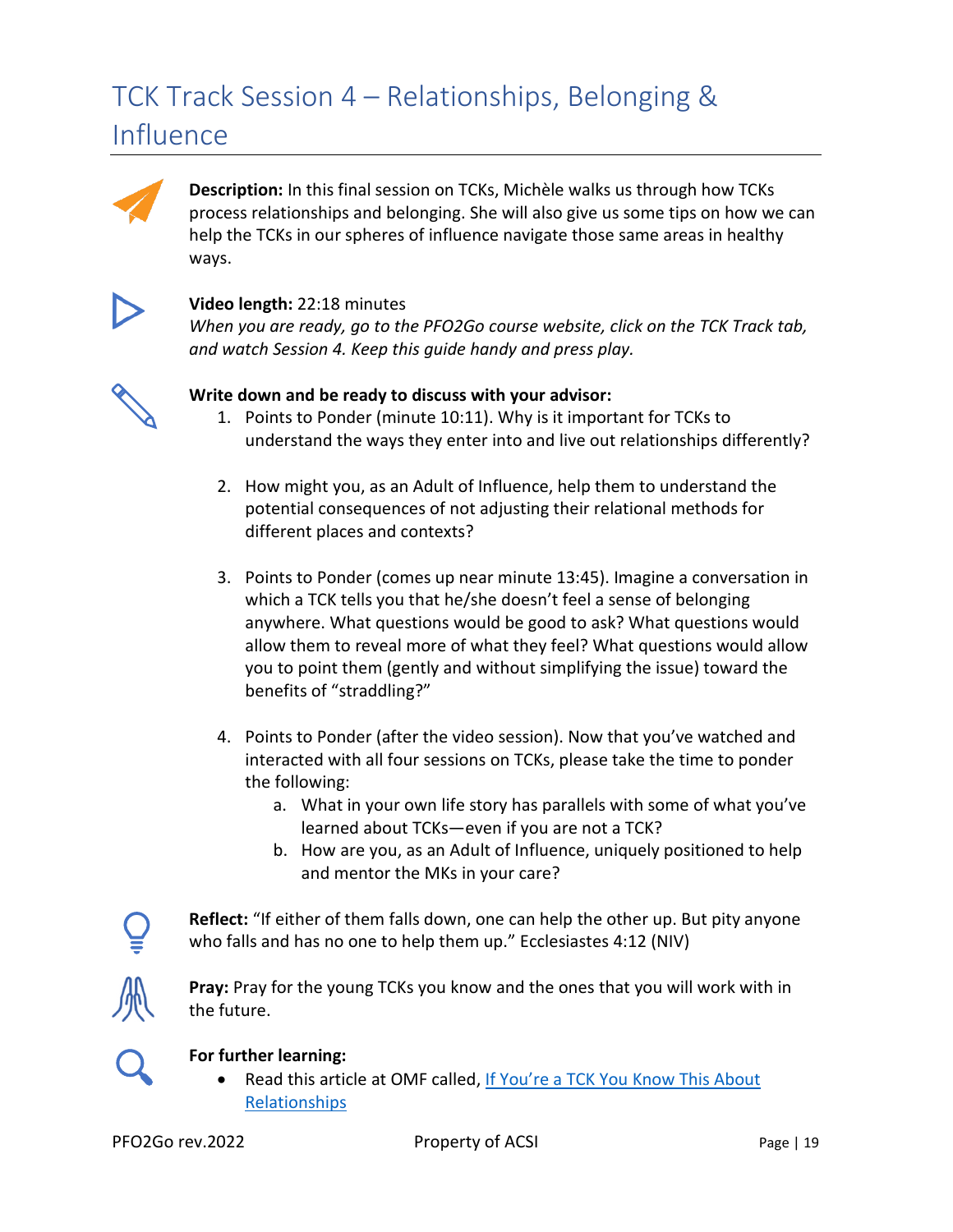- Check out this helpful article called[, Supporting Your TCK](http://olivetreecounseling.org/supporting-your-tck/)
- Do a YouTube search for "TCK Belonging" and see what happens.
- Here are a couple of good, yet random, YouTube hits: 9 Things Every Third [Culture Kid Can Relate to](https://blog.eftours.com/inspiration/education/9-things-every-third-culture-kid-can-relate-to) and [You Know You're a Third Culture Kid When…](http://tcthirdculture.com/originals/belonging-tck/)

╉

**Bonus:** Watch the short clip included with this session webpage to discover why one national school leader founded a Christian school in her country.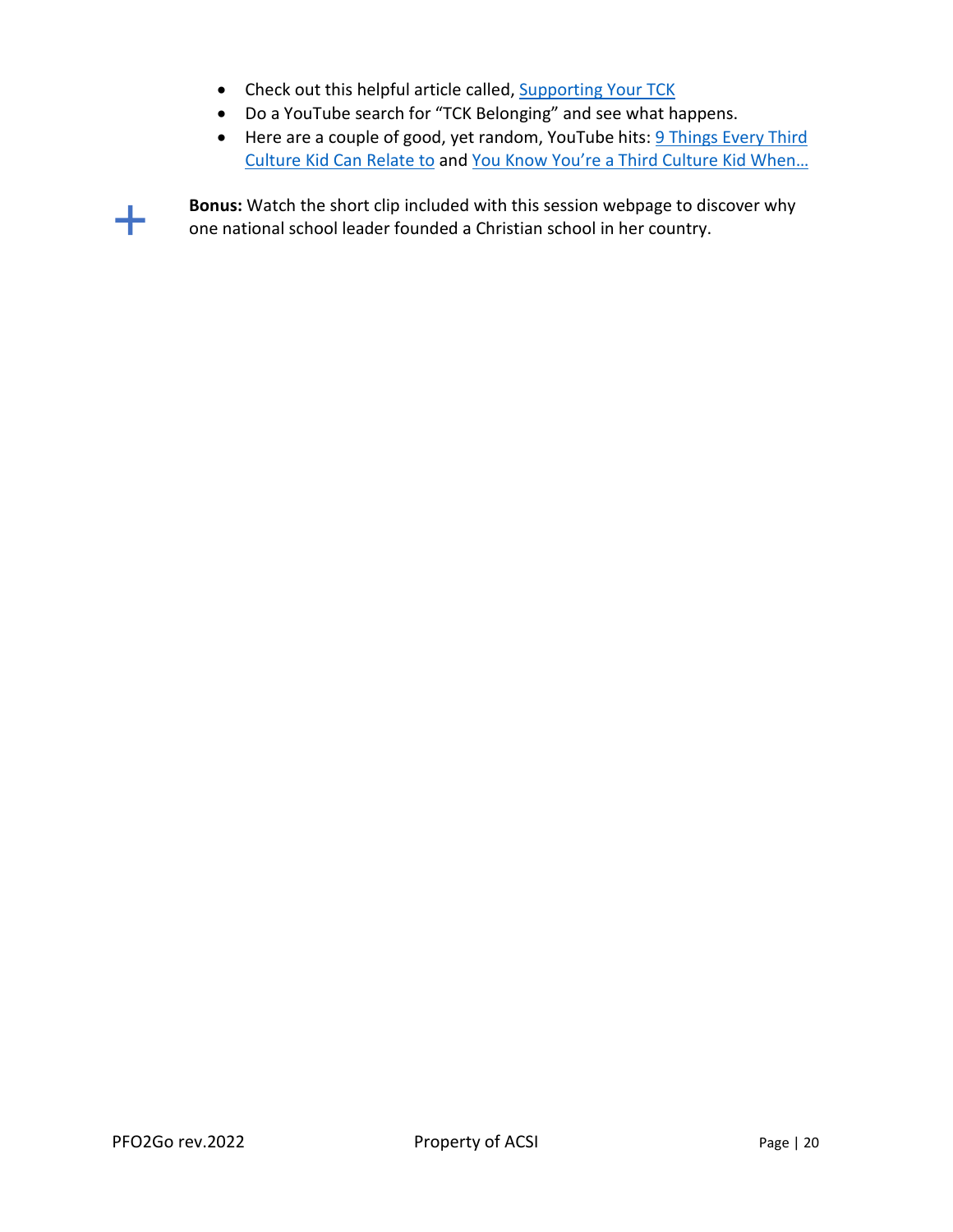### **Devotional Guide**

**Theme: Prepare Your Minds for Action**

Read 1 Peter 1 Focus on vs. 13–16

Practically speaking, what do these concepts (from vs. 13-16) mean and what do they require of us?

- 1. Minds that are alert and fully sober
- 2. Stay focused on the hope of God's eternal purposes
- 3. Be obedient
- 4. Do not conform
- 5. Be holy

It is not a small task for us to do the things above whether we're at home or elsewhere. But as aliens and strangers living overseas, we're already different. We already stand out. We're already conspicuous. People watch us; they notice what we do. They will interpret some of our behaviors as consistent with national stereotypes. They may think others stem from some "religious" belief. Our challenge is to go a step further. In reality, rather than representing our passport countries or our evangelical traditions, we are representing God, our holy Father, and His Truth in all we do. What might it look like to represent God rather than my culture?

Check out I Peter 2:11-12. To appear to be different, we must be different. Moving overseas gives us a new opportunity to make new commitments but frankly, during the chaos of transition, there will not be time or energy to do this. We need to act NOW, to make decisions NOW, to become the people God wants us to be.

#### **Personal Reflection**

"Therefore, I urge you, brothers, in view of God's mercy, to offer your bodies as living sacrifices, holy and pleasing to God-this is your spiritual act of worship. Do not conform any longer to the pattern of this world but be transformed by the renewing of your mind. Then you will be able to test and approve what God's will is-his good, pleasing and perfect will." Romans 12:1-2 (NIV). What sacrifices will you have to make to be holy? You might want to write out a prayer of commitment.

#### **Be ready to discuss with your Advisor and possibly your cohort.**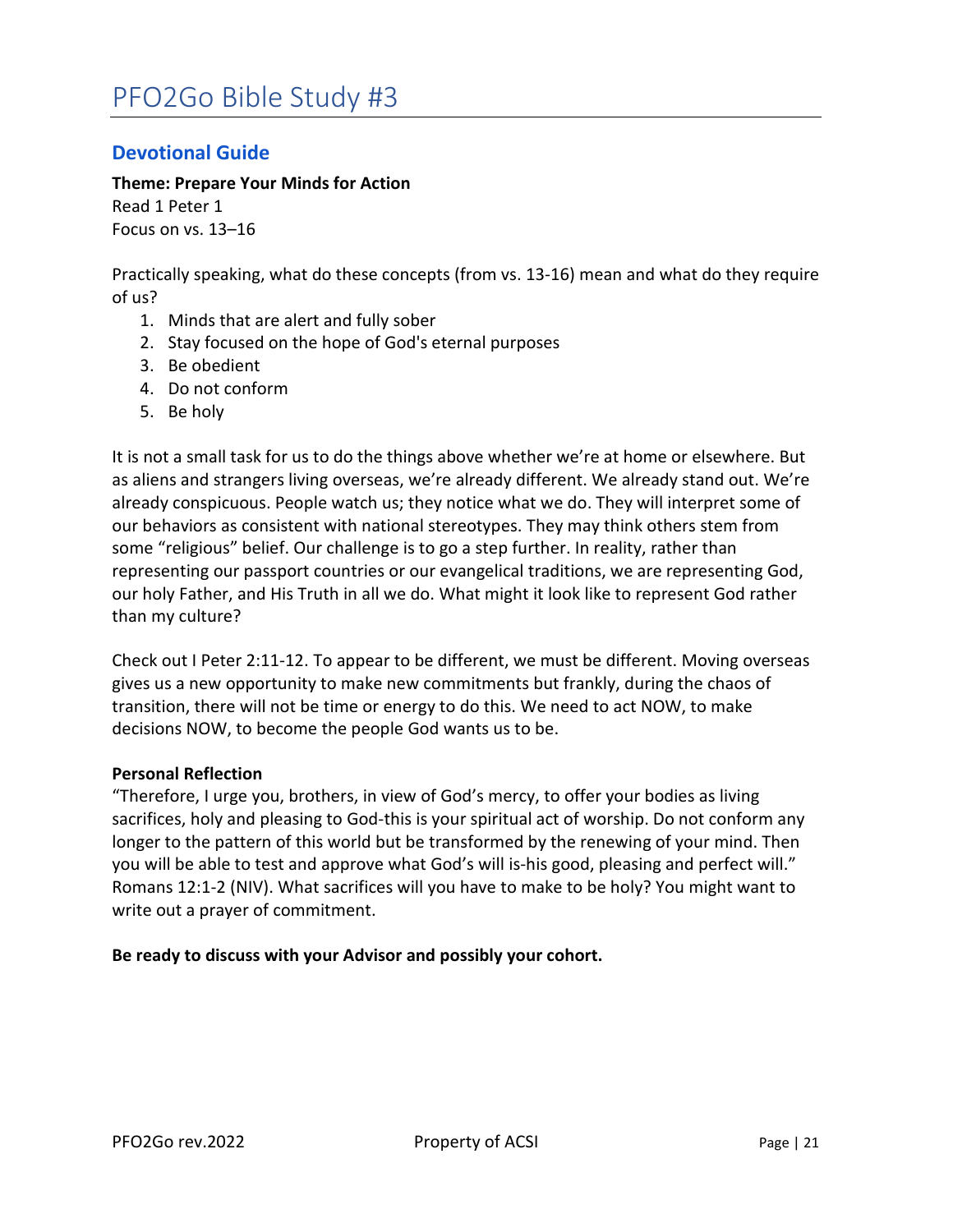# Transition Track Session 1 – What is Transition?



**Description:** The Transition Track is meant to make you aware of and prepare you for what is coming your way as you move overseas. In this first transition session, Jerry Jones, in his own unique way, will share with us how transition can be compared to puberty and how transition is more of a process than an event.



### **Video length:** 15:57 minutes

*When you are ready, go to the PFO2Go course website, click on the Transition Track tab, and watch Session 1. Keep this guide handy and press play.*



#### **Write down and be ready to discuss with your advisor:**

- 1. Which characteristics of transition resonates with you? Give examples. **Mood Swings**, **Funky Brain** (Forgetfulness, etc.), **Snarfing** (Poor food choices), **Fighting with People You Don't Disagree With**, **Digital Paralysis** (Overuse of technology), **Broken Ears** (Social disconnection), **Exhaustion**, and **Weird Things Happening** (Anxiety, Stress, Uncharacteristic experiences).
- 2. Answer this question without giving the date on your airplane ticket and explain your response, "When are you leaving?"
- 3. Why is it so important to understand this sentence, "Leaving is not an \_\_\_\_\_\_, it's a \_\_\_\_\_\_."
- 4. Look again at Pollock's Chaos Bridge. Where do you think you are right now? How so?
- 5. No matter what you are feeling at this moment, what does Jerry say to you at the end of this session that should encourage you?



**Reflect:** Read [Psalm 73](https://www.biblegateway.com/passage/?search=Psalm+73&version=NIV) with transition in mind. Notice how Asaph makes the transition in this Psalm from "But as for me, my feet had almost slipped…" in verse 2 to "Yet I am always with you; you hold me by my right hand" in verse 23. (NIV)



**Pray:** Pray through, "But as for me, it is good to be near God. I have made the Sovereign Lord my refuge; I will tell of all your deeds." Psalm 73:28 (NIV)



#### **For further learning:**

• Check out Jerry's blog and read his article, [Why Transition is Like Puberty.](http://www.thecultureblend.com/why-transition-is-like-puberty/) You might like to share this with a close friend who will be praying for you during your upcoming move.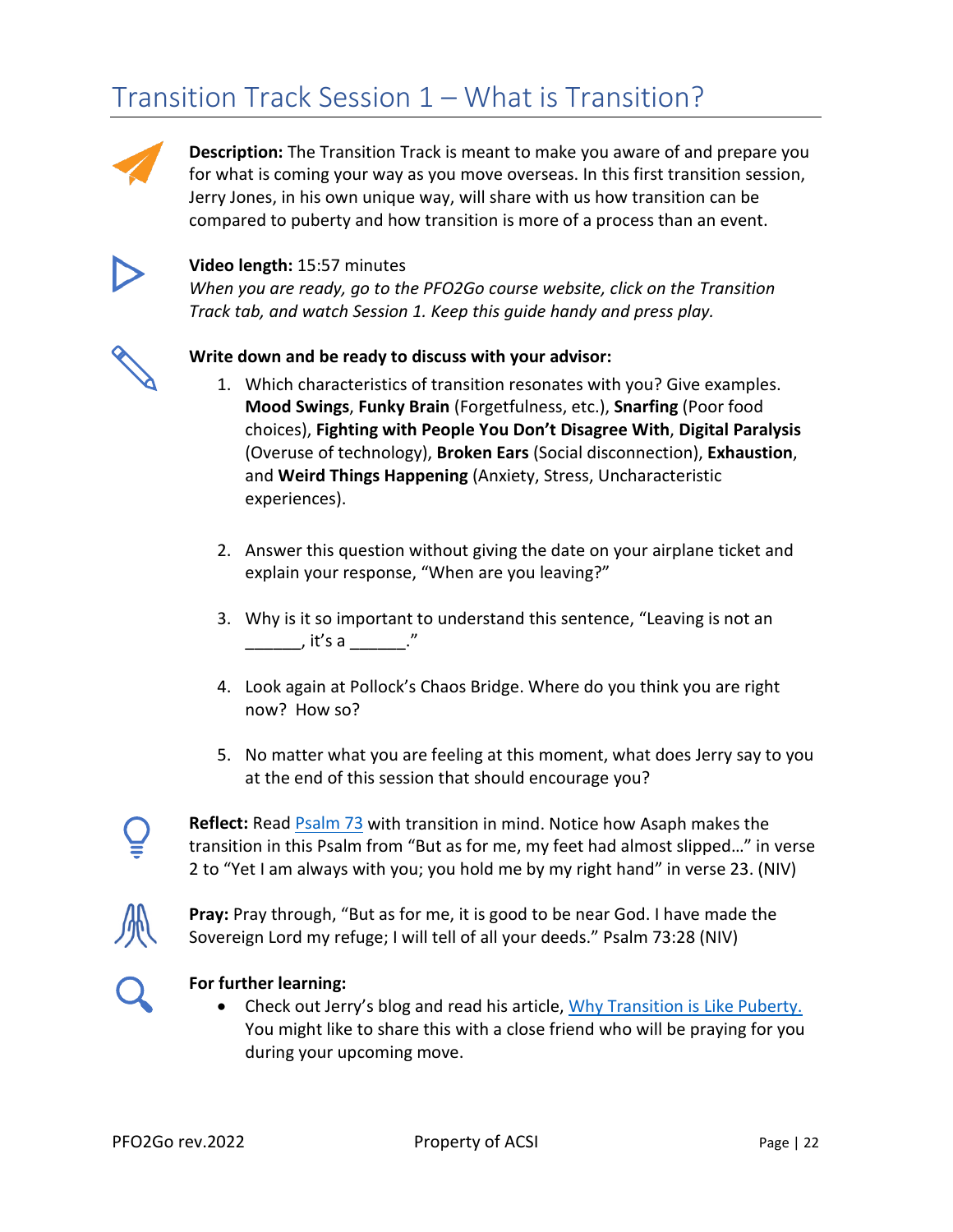• Dave Pollock's Chaos Bridge has undergone different iterations by others. Check out this helpful article [The Shaky Bridge of Transition](https://traininternational.org/blog/the-shaky-bridge-of-transition) where the writer added a bit more detail to the challenge of transition.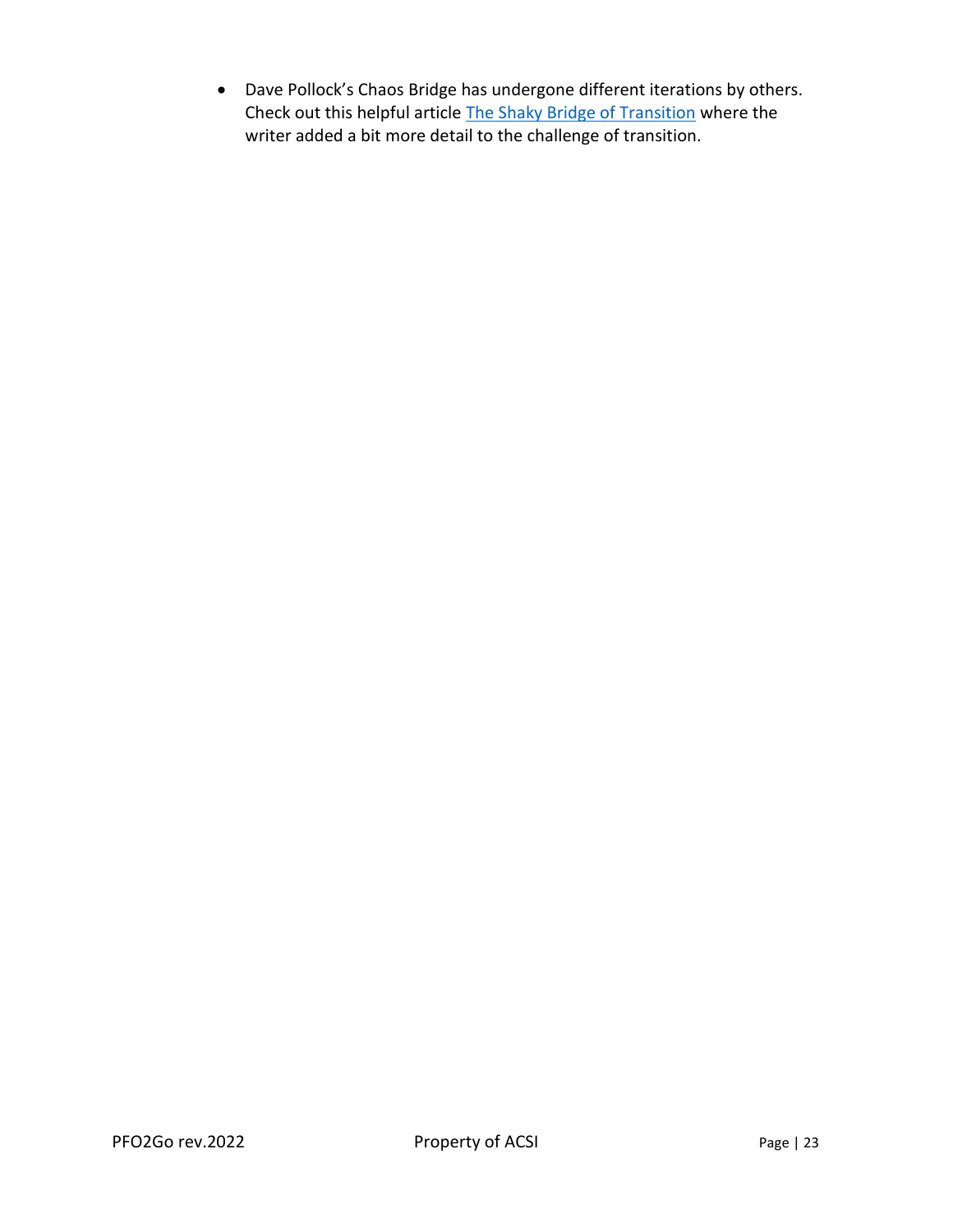# Transition Track Session 2 – RAFT Part 1



**Description:** In this session, Jerry digs into the first half of "RAFT." While the RAFT content seems relatively simple, digging into these concepts meaningfully will have profound impact on your successful transition. Let's get rafting.



#### **Video length:** 14:37 minutes

*When you are ready, go to the PFO2Go course website, click on the Transition Track tab, and watch Session 2. Keep this guide handy and press play.*

#### **Write down and be ready to discuss with your advisor:**

1. **Your Reconciliation Plan.** This one is hard, and too many people have left home without reconciling and restoring relationships. Did you know that your "issues" fly with you free—no baggage fees? This one is important! Please find a place to be alone, take the time you need to work through this table, and create a plan to deal with reconciliation before you leave.

| Who do you need to<br>reconcile with? | How? Make a few notes. What is the issue? How<br>are you going to approach it? What are your<br>expectations? | When are you going to<br>connect? Set a date<br>and a time. |
|---------------------------------------|---------------------------------------------------------------------------------------------------------------|-------------------------------------------------------------|
|                                       |                                                                                                               |                                                             |
|                                       |                                                                                                               |                                                             |
|                                       |                                                                                                               |                                                             |
|                                       |                                                                                                               |                                                             |
|                                       |                                                                                                               |                                                             |

If you have already left, it's not too late to reconcile. A video call might be really good here.

2. **Your Affirmation Plan.** You have invested in others and others have invested in you. What do you want those people close to you to know before you leave?

| Who do you want to<br>affirm? | What do you want them to know? Get specific. | When will you let<br>them know? Date and<br>time? |
|-------------------------------|----------------------------------------------|---------------------------------------------------|
|                               |                                              |                                                   |
|                               |                                              |                                                   |
|                               |                                              |                                                   |
|                               |                                              |                                                   |
|                               |                                              |                                                   |

Again, if you have already left, go ahead and take the time to express words of affirmation to those people in your life who need to hear from you.

As you work through the R and the A of RAFT, remember what Jerry said about *Time Economics*―you are running out of it (time). Spend it well! And P.S., don't be afraid of tears.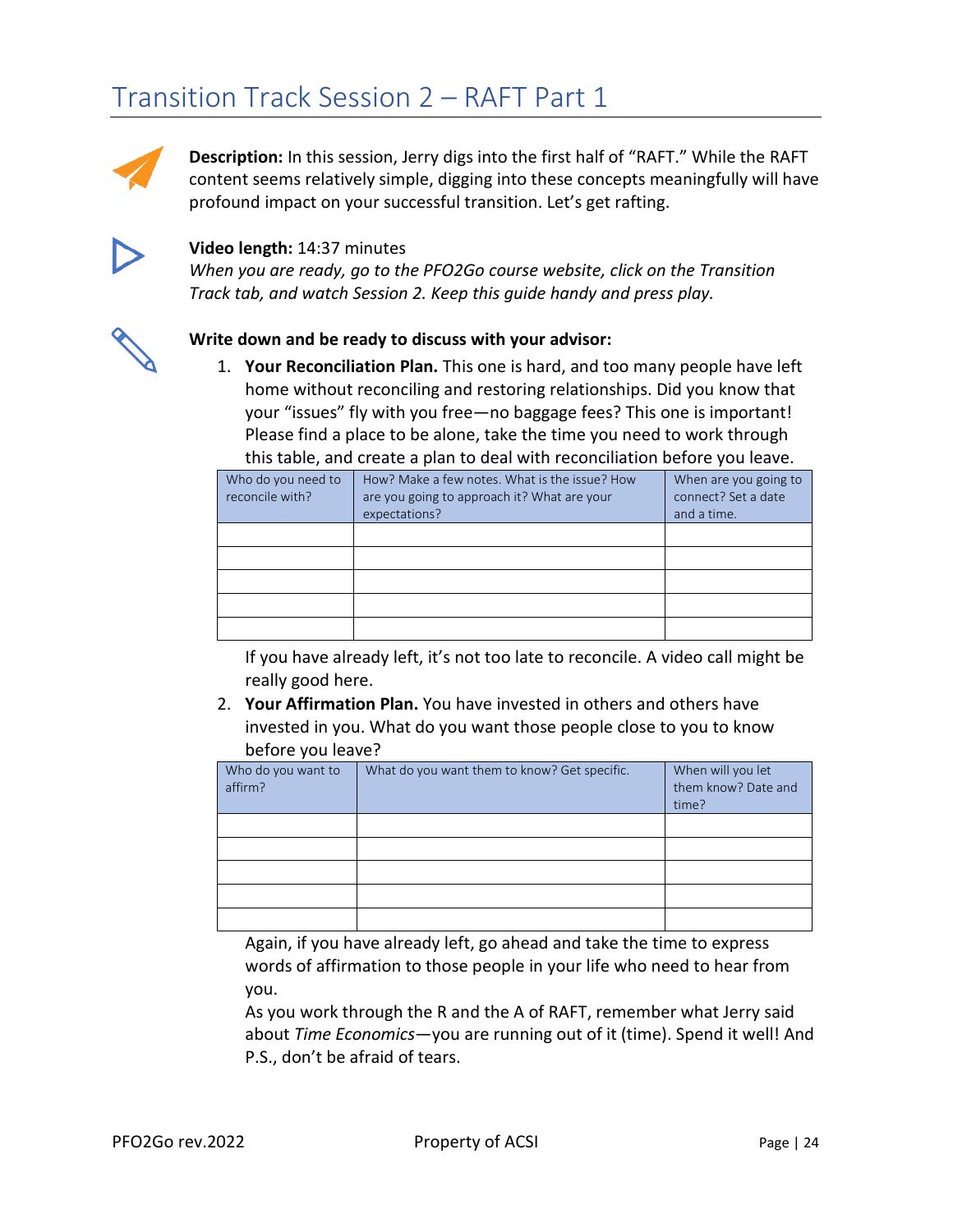

**Reflect:** "All this is from God, who reconciled us to himself through Christ and gave us the ministry of reconciliation: that God was reconciling the world to himself in Christ, not counting people's sins against them. And he has committed to us the message of reconciliation." 2 Cor. 5: 18-19 (NIV)



**Pray:** Ask God for wisdom and courage as you work through the important yet sometimes difficult act of reconciliation.



- Since Dave Pollock came up with the RAFT concept, it has spread everywhere. Just Google it to see what we mean. Thankfully, it plays well in almost any context.
- This [post by Marlyn Gardner](https://communicatingacrossboundariesblog.com/2014/06/12/transition-building-a-raft/) gives an excellent overview of RAFT.
- And hey, what about RAFTing during a pandemic? [This blog article](https://raisingtcks.com/2014/05/26/how-to-leave-well-build-a-raft/) covers that one, too. See? You have no excuse.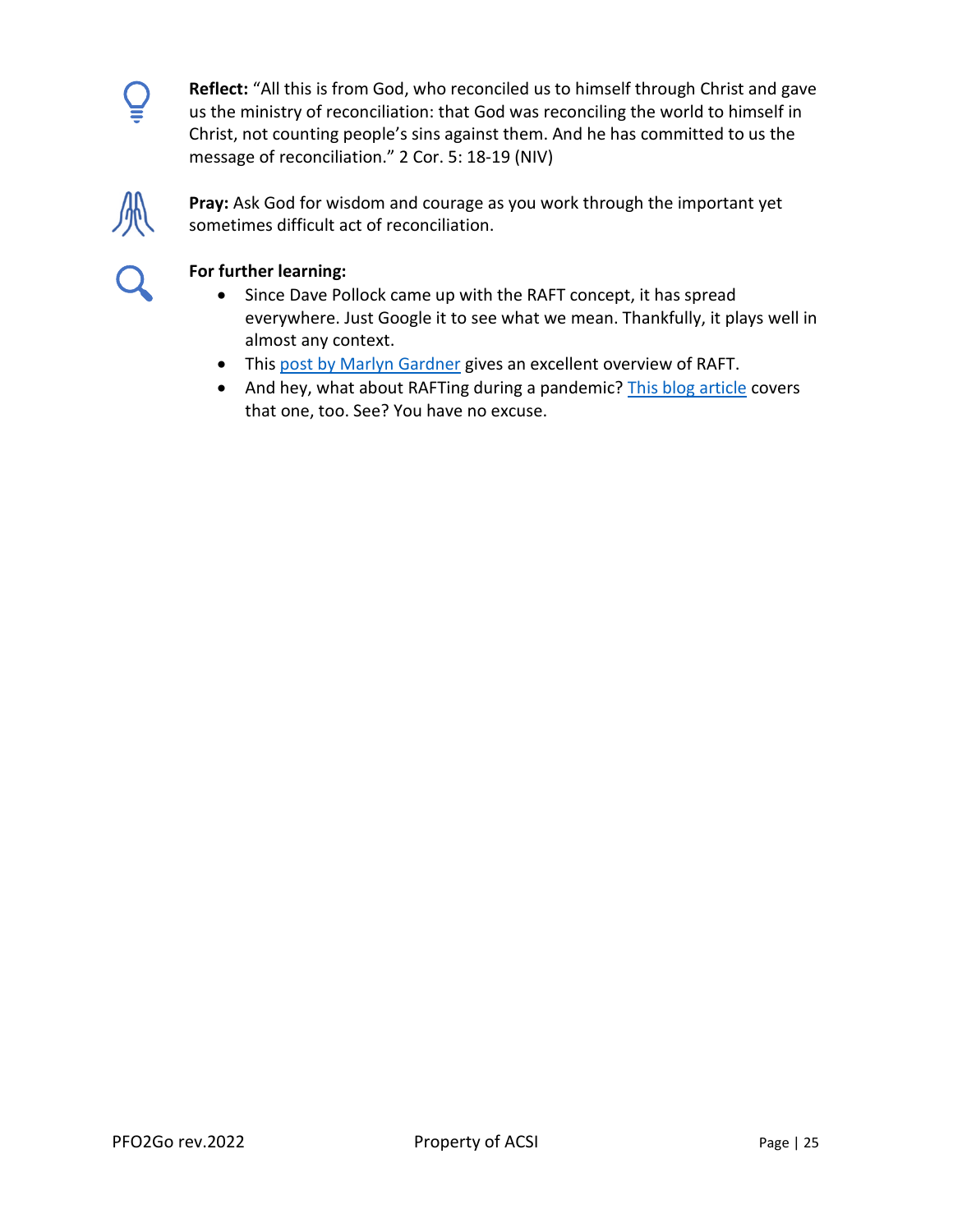# Transition Track Session 3 – RAFT Part 2



**Description:** In this session, Jerry digs into the second half of "RAFT", the F of Farewell and the T of Think Destination. You will be challenged once again to make a plan for leaving well.



### **Video length:** 13:36 minutes

*When you are ready, go to the PFO2Go course website, click on the Transition Track tab, and watch Session 3. Keep this guide handy and press play.*



#### **Write down and be ready to discuss with your advisor:**

1. **Your Farewell Plan.** List the people, places, pets, and possessions to which you need to bid farewell. Get those events on your calendar. If you have accompanying children, you must include them in the conversation.

| People | Places | Pets | Possessions |
|--------|--------|------|-------------|
|        |        |      |             |
|        |        |      |             |
|        |        |      |             |
|        |        |      |             |
|        |        |      |             |

If you have already left, you can still say farewell from a distance. Find time to get quiet and revisit those four Ps in your mind and talk/pray it through.

2. **Your Think-Ahead/Destination Plan.** Set aside time to make a list of questions that you would like to have answered about your new location. Once you have your list, share it with your advisor.

| Questions | Key Person |
|-----------|------------|
|           |            |
|           |            |
|           |            |
|           |            |
|           |            |

Time economics apply to the F and the T of RAFT as well. Spend it well! If you are already at your destination, it could be helpful to your advisor if you made a list of "I wish I had thought earlier to ask about…."



**Reflect:** The apostle Paul often closes his writings with wonderful words of farewell. Check out this closing for example, "May the grace of the Lord Jesus Christ, and the love of God, and the fellowship of the Holy Spirit be with you all." 2 Cor. 13:14 (NIV). What similar words might you use in your farewells?



**Pray:** Ask God for the right words to say to people, places, pets, and possessions and the grace to look forward to the new calling on your life.

#### **For further learning:**

PFO2Go rev.2022 **Property of ACSI** Page | 26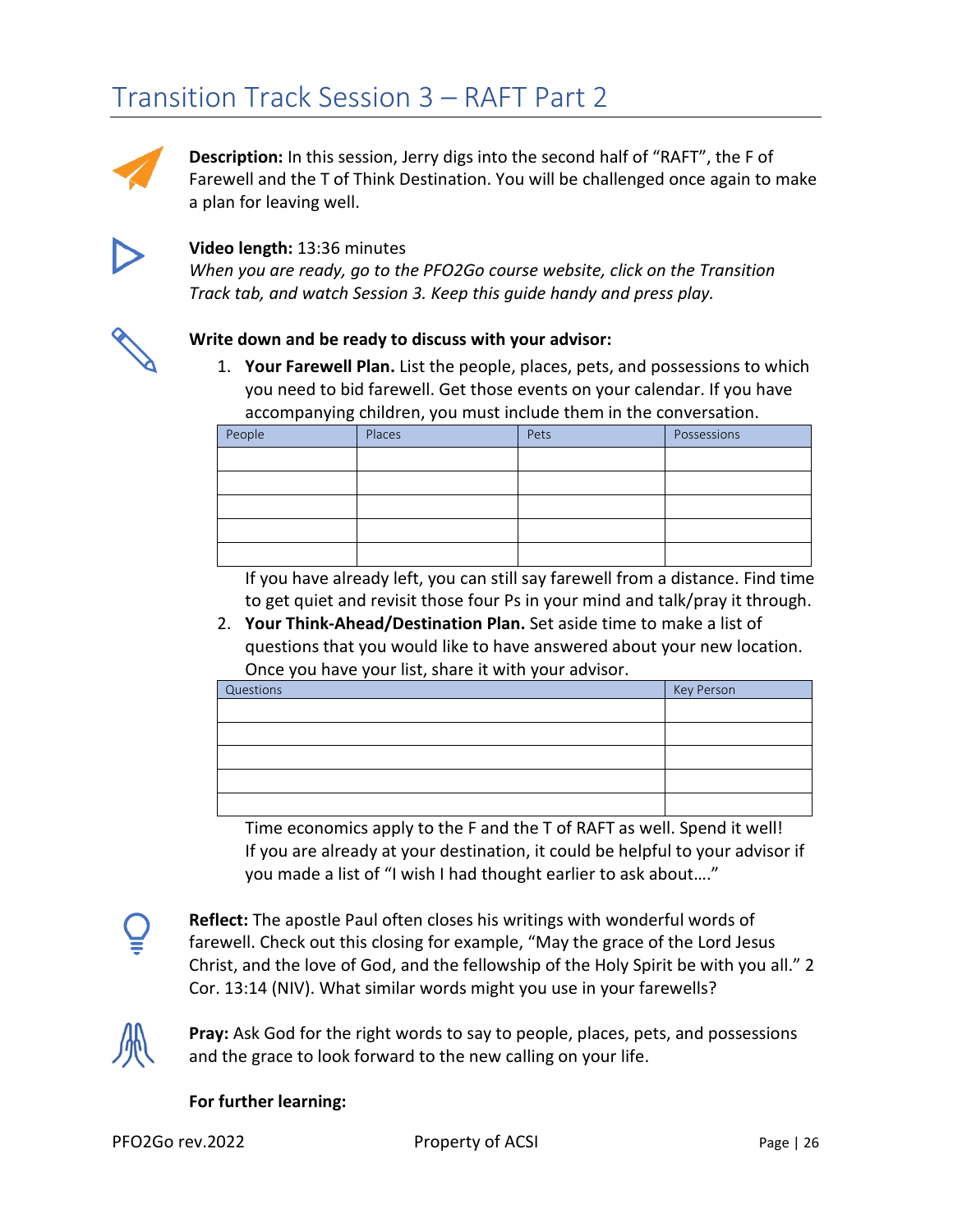- [This article by Woodstock](https://www.woodstockschool.in/raft-transition/) school captures the importance of RAFT beautifully for their graduating class of 2020. This line is especially relevant, "It may only take days to pack our bags, but it can take much longer to work through our own transitional baggage."
- If you can, go ahead [do what this writer says](https://thedaybreathes.com/build-raft-to-float-life-transitions/) about the T in RAFT and Google-street-view your school and the surrounding area. Are there videos out there of your neighborhood? Look for the best restaurants in town, etc. That's part of thinking ahead too. PS. Not all countries allow street view on google. Check out Germany – they only have street view in a few major cities.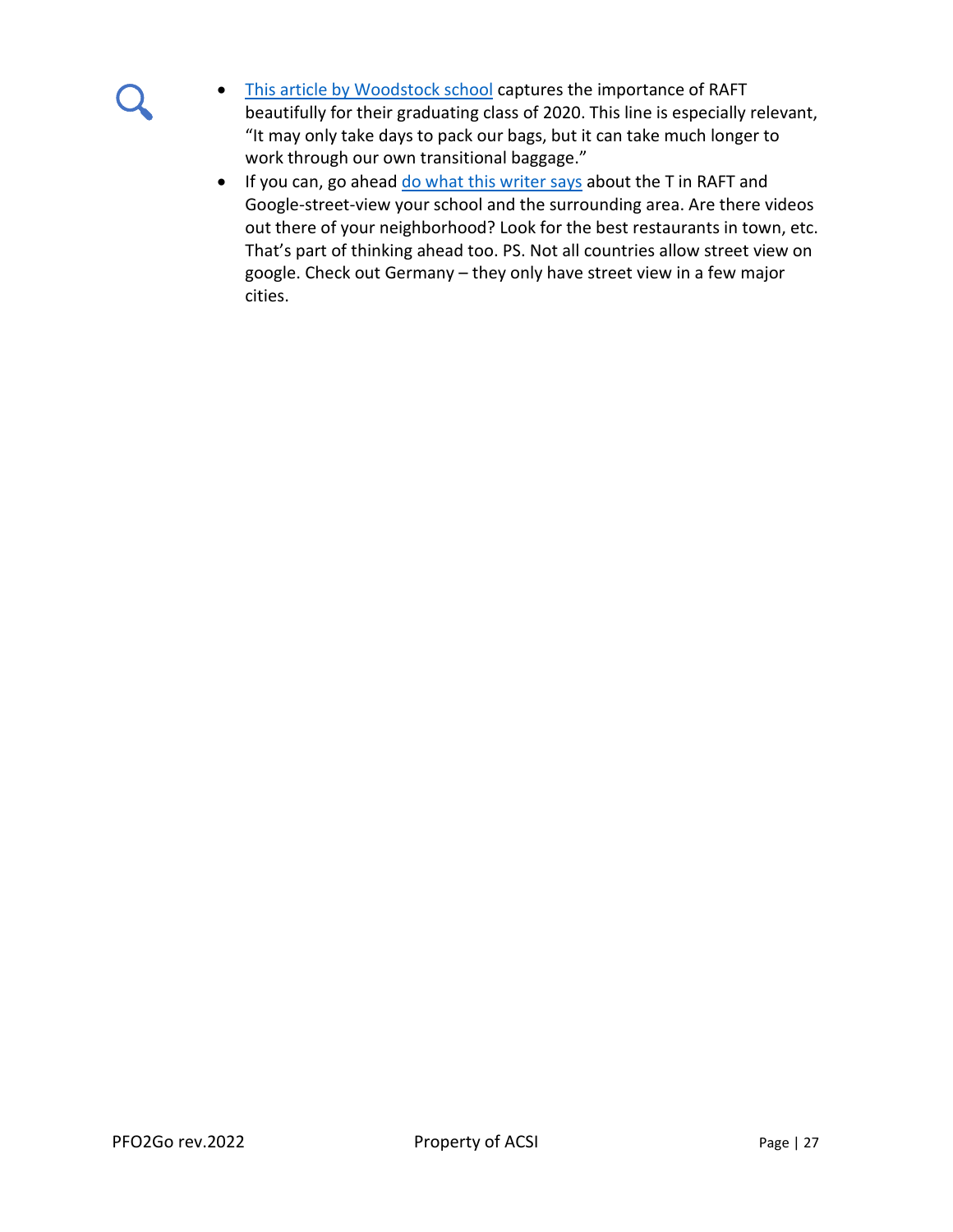# Transition Track Session 4 – You in Transition



**Description:** International transition is exciting, but it can also bring stress. This final transition session helps you prepare for the impact of transition stress and to make a plan to minimize that impact on you as an individual, a couple, or family.



#### **Video length:** 16:48 minutes

*When you are ready, go to the PFO2Go course website, click on the Transition Track tab, and watch Session 4. Keep this guide handy and press play.*



#### **Write down and be ready to discuss with your advisor:**

The "4 stages of Culture Shock" model shows you what so many others have gone through ahead of you. While it shows some tough times ahead (transition stress), it should give you hope knowing there is a way through it. It's normal! With that in mind, it is important to start thinking now about how you will navigate those times of stress. Some prepared self-talk might be useful like, "I'm feeling stressed right now…. oh yeah, the PFO2Go team told me there would be times like this during my first year and this what I'm going to do about it."

- **1.** Let's start with Jerry's question. How do you respond to stress? Withdrawal? Anger? Overwork? Addiction? Something else?
- **2.** What are the most effective ways for you to take care of yourself? Exercise? Reading? Time with friends? Quiet time? Personal devotion? Something else?
- **3.** What is your plan for the hardest days to come?



**Reflect:** The apostle Paul shows us in Philippians 4:12 how he dealt with tough times in the past and those experiences instruct him in his present circumstances. "I know what it is to be in need, and I know what it is to have plenty. I have learned the secret of being content in any and every situation, whether well fed or hungry, whether living in plenty or in want." (NIV)



**Pray:** Ask God for wisdom in planning, grace for coming times of tension, and joy and contentment for the journey. He is going before you.



- This page is a wonderful short [bible study](https://www.gotquestions.org/Bible-stress.html) on dealing with stress.
- Consider subscribing to Jerry Jones' [CultureBlend blog](https://www.thecultureblend.com/blog/)
- Entry Posture model is another tool that explains how to approach new cultures and new work environments. [This explanation](https://mem.intervarsity.org/sites/mem/files/resource/file/Approaching%20Differences%201%20-%20Entry%20Posture.pdf) by InterVarsity is an excellent overview for entering new cultures successfully.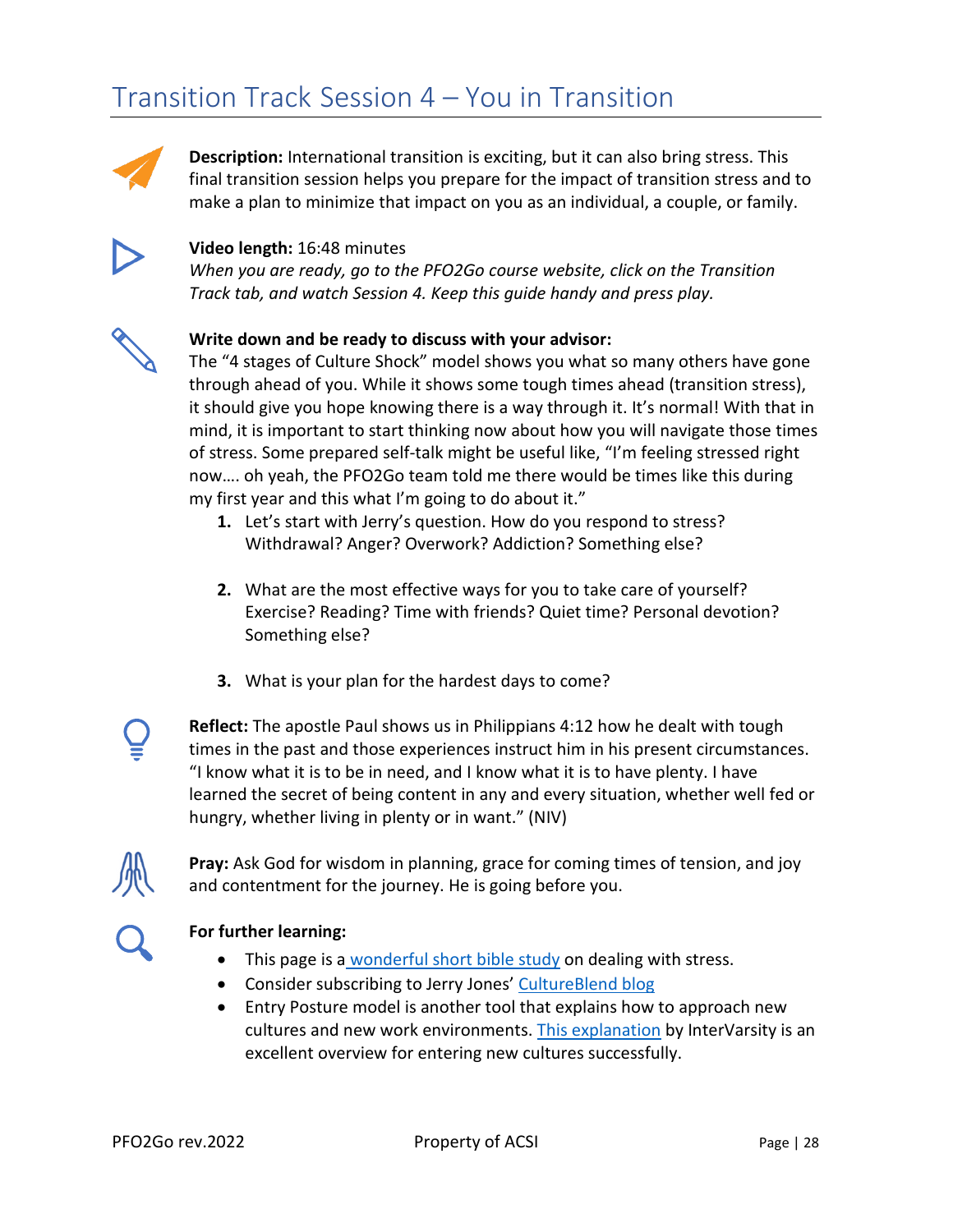

**Bonus:** Watch the short clip included with this session webpage to learn about Laci Demeter, Director of ACSI Europe, and his work serving national schools across Europe.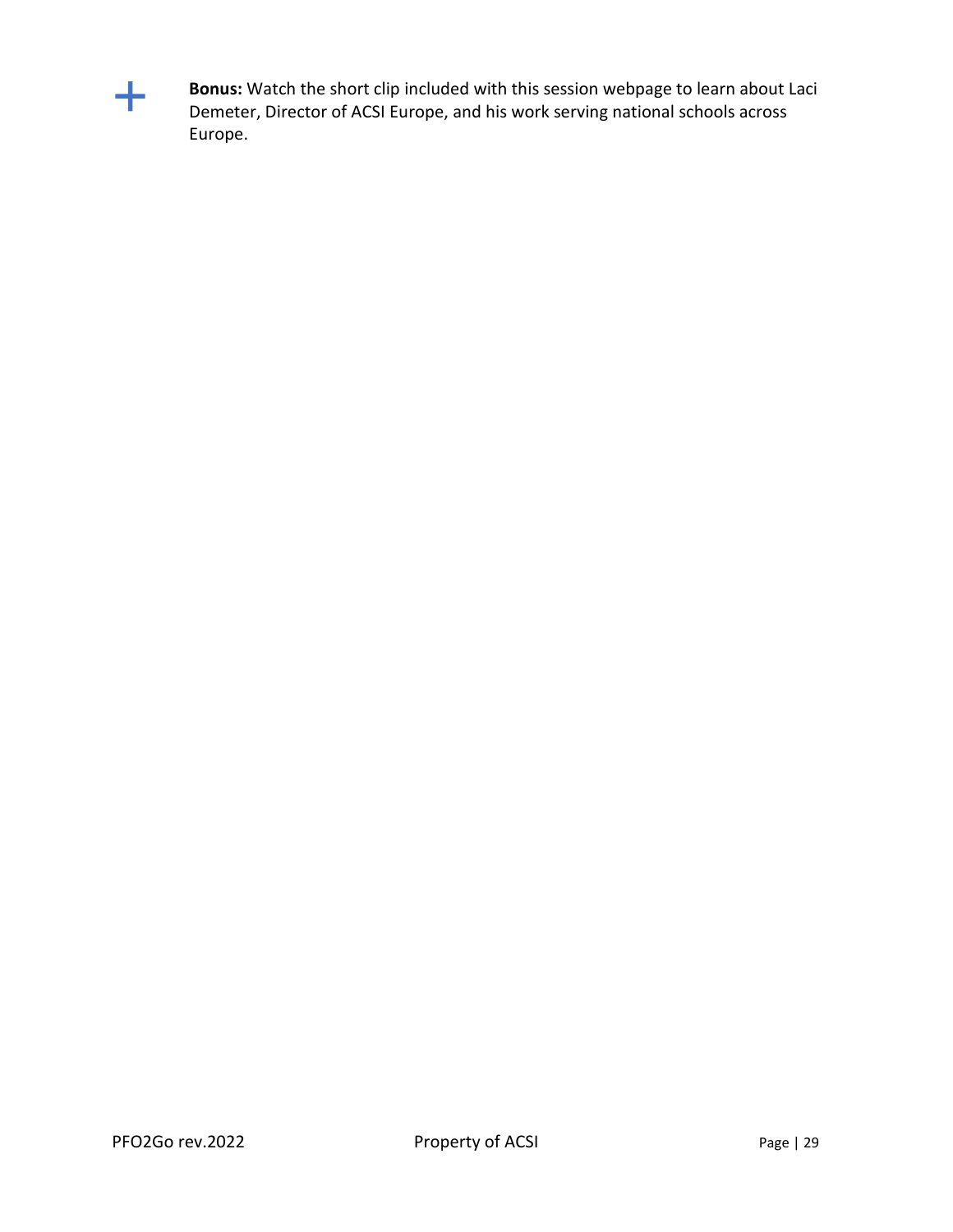#### **Theme: Loving One Another**

Read 1 Peter 1

Focus on vs. 22

- How is living as a community of believers overseas like living in a fishbowl?
- What are the potential stresses and joys of living in the fishbowl?
- What is the role of love within this community?

Consider this definition: "Love is choosing to act on behalf of another for their good and God's glory." - David C. Pollock.

- Using this definition of love, what does it mean "to love one another deeply from the heart?"
- What hard or painful decisions might we need to make to live in love?
- What potential do those decisions have for dividing or unifying the body?

"May the God who gives endurance and encouragement give you a spirit of unity among yourselves as you follow Christ Jesus, so that with one heart and mouth you may glorify the God and Father of our Lord Jesus Christ." Romans 15:5-6 (NIV)

#### **Personal Reflection**

"…be clear minded and self-controlled so that you can pray. Above all, love each other deeply because love covers a multitude of sins." 1 Peter 4:7b-8 (NIV) How will loving deeply control how I live within this new community?

#### **Be ready to discuss with your Advisor and possibly your cohort.**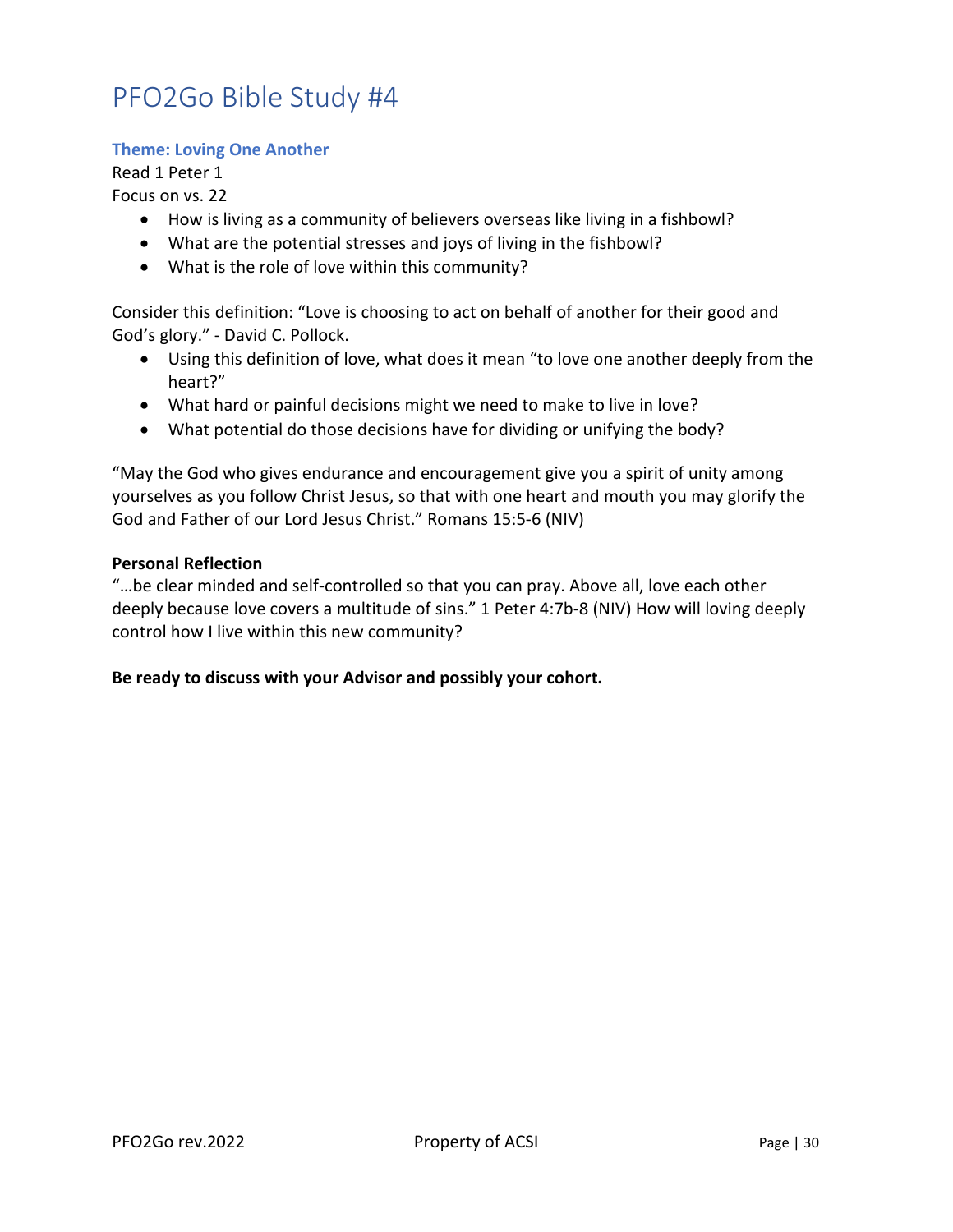# Child Safety Track



**Description:** In this session, Jacki Steinkamp introduces you to the basics of child safety in your work and ministry at an international Christian school. There much more that can and should be said and learned regarding Child Safety at your international Christian school. This session is best done in consultation with your advisor and/or cohort of learners to unpack how things work at your new school.



**Video length:** Session 1: 5:17 **and** Session 2: 7:20 minutes *When you are ready, go to the PFO2Go course website, click on the Child Safety Track tab, and watch the two videos one after the other. Keep this guide handy and press play.*



### **Write down and be ready to discuss with your advisor: Video Session 1…**

- 1. In what ways do teachers have power over students? *(Pause at 02:35 in Session 1 video)*
- 2. What two key components can help you reduce the power differential and better ensure a safe learning environment for your students?
- 3. What are ways that you can increase visibility and accountability? What about digital communication with students? Does your school have a policy about this? *(Pause at 04:25 in Session 1 video)*

### **Video Session 2…**

- 4. What are some simple ways you can be a safe and trustworthy person for your students? *(Pause at 01:10 in Session 2 video.)*
- 5. List and discuss why promising confidentiality to a child could be a problem. *(Pause at 03:42 in Session 2 video.)*
- 6. List a few components of a child safety program you could expect at your school.
- 7. List three things you can do as an educator to guard yourself against accusations of harm. Think through the cultural context you'll be in.
- 8. List three things you can do to safeguard the children in your care. Once again, think through the cultural context. In some cultures, children do not have a voice and they're not valued. Be sure to discuss what those different cultural contexts might be at your school.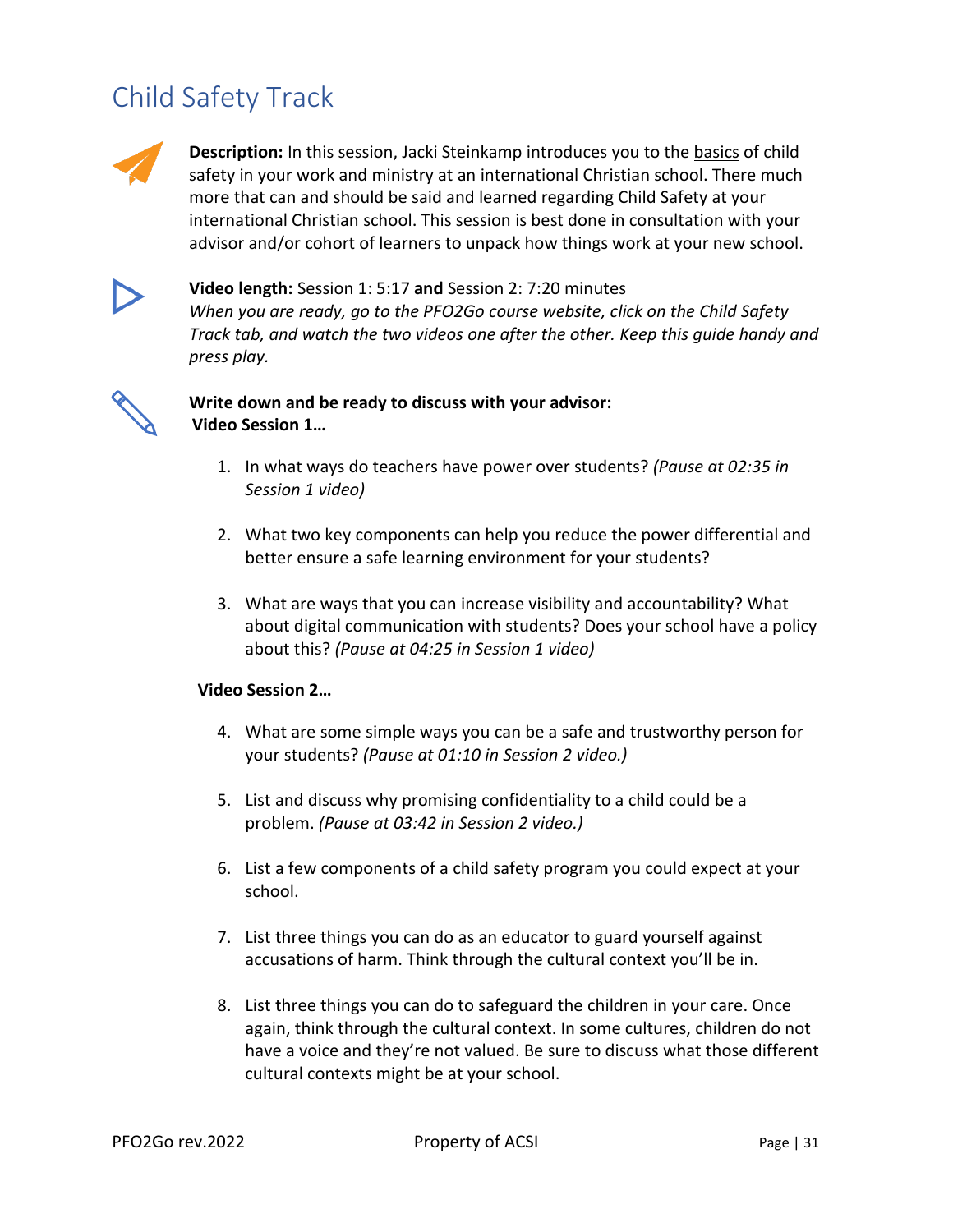

**Reflect:** The kingdom of God belongs to the little children. Children reflect the openness to truth we are called to follow (Mark 10:14-16). Jesus also teaches us that if we welcome a little child, we are welcoming God (Luke 9:48). How do we follow this mandate as educators?



**Pray:** Ask God to give you discernment and wisdom when working with children, to see and hear the subtle signals and requests for help.



### **For further learning:**

- Find online or ask for a copy of your school's Child Safety Policies and Procedures. Read them thoroughly and be prepared to ask any questions you may have. Be sure to discuss these with your advisor so you are sure how things work at your school.
- Questions you could ask include…Does the school have a Code of Conduct? Does the school have a policy about how to proceed in a case of a disclosure or report of harm? Are there protocols for responding to situations? Is there a policy for discipline? Is there training in place for staff and students?
- Visit Dalat International School's website and check out some sample resources and videos at<https://www.dalat.org/web/re-child-protection/>
- Visit the Child Safety and Protection Network website at <https://www.cspn.org/> to learn more about a network of Christian organizations and schools working together to provide resources and training in child safety.

## **Bonus: Optional Bible Study**

### **Key Scriptures:**

Ephesians 6: 4 says, "Fathers, do not exasperate your children, but raise them up with loving discipline and counsel, that brings the revelation of our Lord. We have the responsibility to bring the revelation of our Father in heaven to the children under our care."

Psalm 127:3 calls children "a heritage from the Lord."

Matthew 18 demonstrates the value God places on them. Jesus had a very cruel punishment to offer adults who misguide children and cause them to stumble: Mathew 18:6 "If anyone causes one of these little ones--those who believe in me--to stumble, it would be better for them to have a large millstone hung around their neck and to be drowned in the depths of the sea." It was a serious offense in Jesus's sight.

Sexual abuse is the enemy's scheme that destroys the very temple of God which is our body (1 Corinthians 6:19) We are all prone to the attack of the enemy, therefore we need to put on the armor of God fully and fight this battle for ourselves and for the children whom we are responsible for.

PFO2Go rev.2022 **Property of ACSI** Page | 32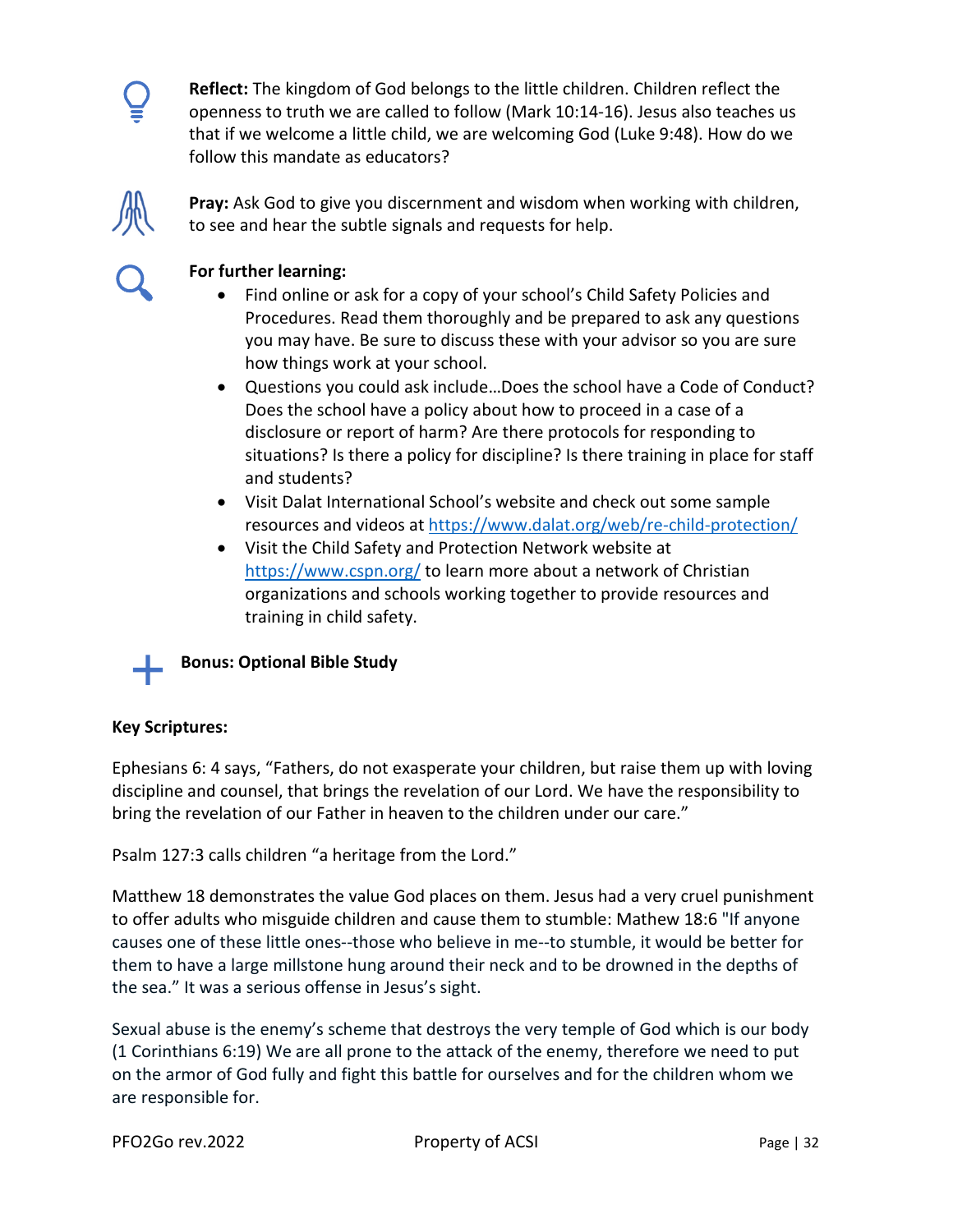Ephesians 6:11 Put on the full armor of God, so that you can take your stand against the devil's schemes.

### **Reflection**:

Ephesians 6:4 says that we have the responsibility to bring the revelation of God to the children under our care. In other words, we need to reflect Christ in all our relationships, especially children in this context.

• What are the weapons that the enemy might use to distort the image of God that we need to reflect while caring for children?

Matthew 18:6 Jesus says if anyone causes one of these little ones to stumble, it would be better to have a large millstone hung around their neck and be drowned.

• Discuss how sexual abuse can cause children to stumble.

Ephesians 6:11 Put on the full armor of God, so that you can take your stand against the devil's schemes.

• How may we protect ourselves and stand firm so that we can fight the battle of sexual sin on behalf of the children?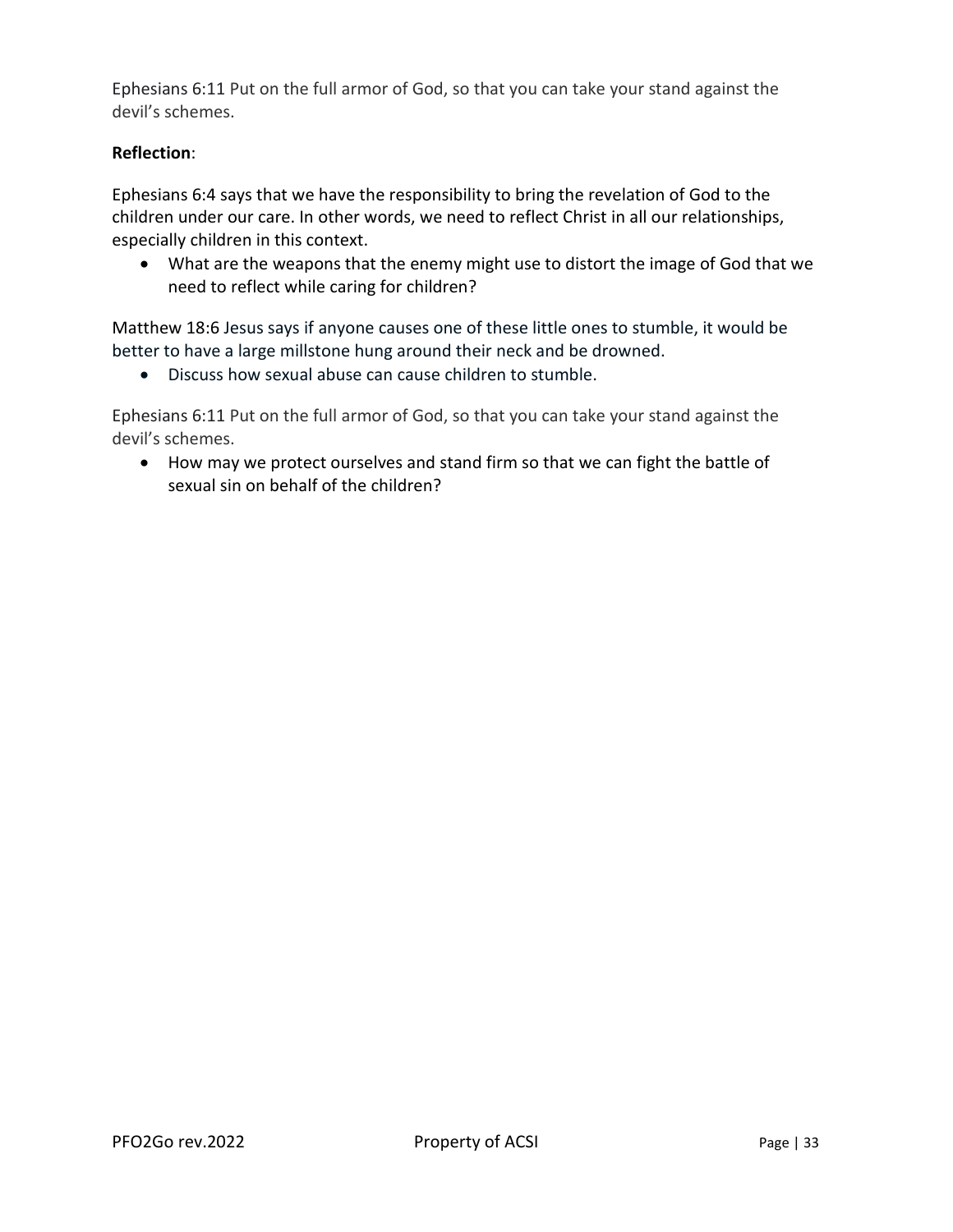# Unstringing the Bow



**Description:** In this session, Tim Shuman will unpack a stress-related setback that he experienced as a school head. He will share how he finally learned to "unstring the bow" and correct the lack of work/rest balance in his life. You will be given a set of Unstringing the Bow Practices to better ensure wholeness and joy in your new work.



### **Video length:** 37:15 minutes

*When you are ready, go to the PFO2Go course website, click on the Closing Sessions tab, and watch the Unstringing the Bow session. Keep this guide handy and press play.*



#### **Write down and be ready to discuss with your advisor:**

- 1. Can you explain how it is possible for a Christian leader to have so little time for God? How will you avoid this problem?
- 2. Have you ever neglected sleep for ministry/work? How important is sleep/rest to you? How tired are you right now?
- 3. How prepared are you to say "No" to some good tasks? List examples. Have you asked if there are any unwritten obligations at your new school?
- 4. Do you have a good sense of your own healthy limits? Does your spouse agree? What happens when you cross that line?
- 5. What sort of "member care" is available to you at your new school or from your sending agency?
- 6. Is there someone that you can name right now who's praying for you? How will you stay in touch?
- 7. When was the last time you had a good laugh with a friend? Are you praying for a new friend right now?



**Reflect:** Name your personal Israel and then read, "…he who watches over you will not slumber; indeed, he who watches over Israel will neither slumber nor sleep." Psalm 121: 3-4 (NIV)



**Pray:** As we near the completion of this PreField Orientation course, how can you pray through the words of Psalm 121:8 "…the Lord will watch over your coming and going both now and forevermore." (NIV)



#### **For further learning:**

PFO2Go rev.2022 **Property of ACSI** Page | 34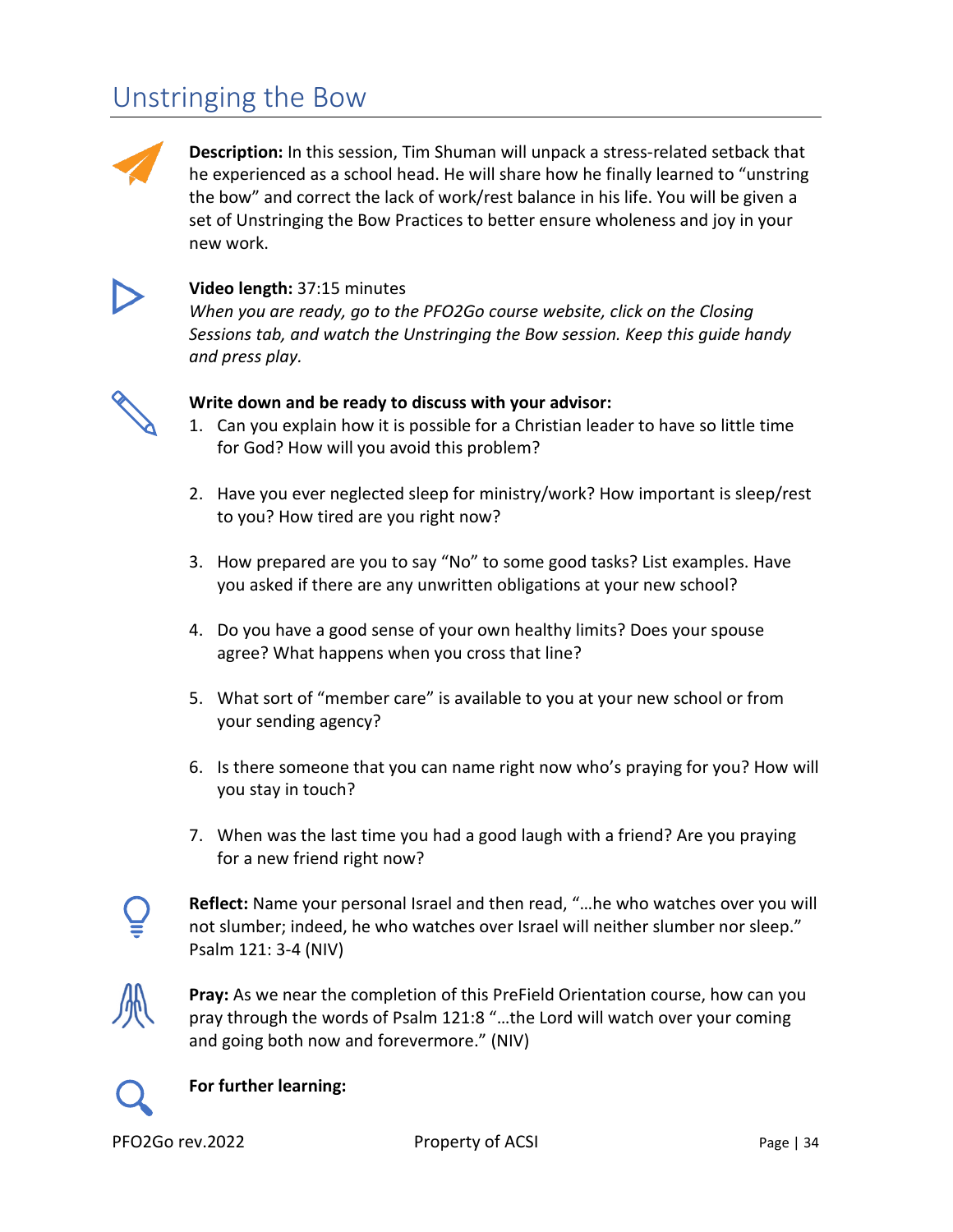- Read [Sleep Well for God is Awake.](https://ftc.co/resource-library/blog-entries/sleep-well-for-god-is-awake/)
- Spend a moment and enjoy O'Donohue's poem, [A Blessing For One Who is](https://onbeing.org/blog/john-odonohue-for-one-who-is-exhausted-a-blessing/)  [Exhausted.](https://onbeing.org/blog/john-odonohue-for-one-who-is-exhausted-a-blessing/)
- Read [Four Reasons Burnout is More Prevalent in Ministry Leadership](https://ericgeiger.com/2015/12/four-reasons-burnout-is-more-prevalent-in-ministry-leadership/)
- Do one of you need this article[, Is Self-Care Wrong for Christian Moms?](https://www.jenoshman.com/jen-oshman-blog/2019/7/16/is-self-care-wrong-for-christian-moms)
- Read [The Big Impact of a Small Hobby](https://www.nytimes.com/2020/05/01/well/mind/coronavirus-health-benefits-drawing-art-hobbies.html) and [Worship God: Start a Hobby.](https://www.christianitytoday.com/ct/2020/january-web-only/work-sabbath-worship-god-start-hobby.html) Can you name your hobby? Will you be able to practice it at your new location?
- Visit Tim Shuman's little hobby blog at [www.UnstringingTheBow.com](http://www.unstringingthebow.com/)
- 

**Bonus:** Watch the ACSI feature video included with this session video to hear a head of school share the importance of Christian education in Europe, a Christian teacher share her passion to see her students walk with Jesus, and several students share their own passion to follow Christ.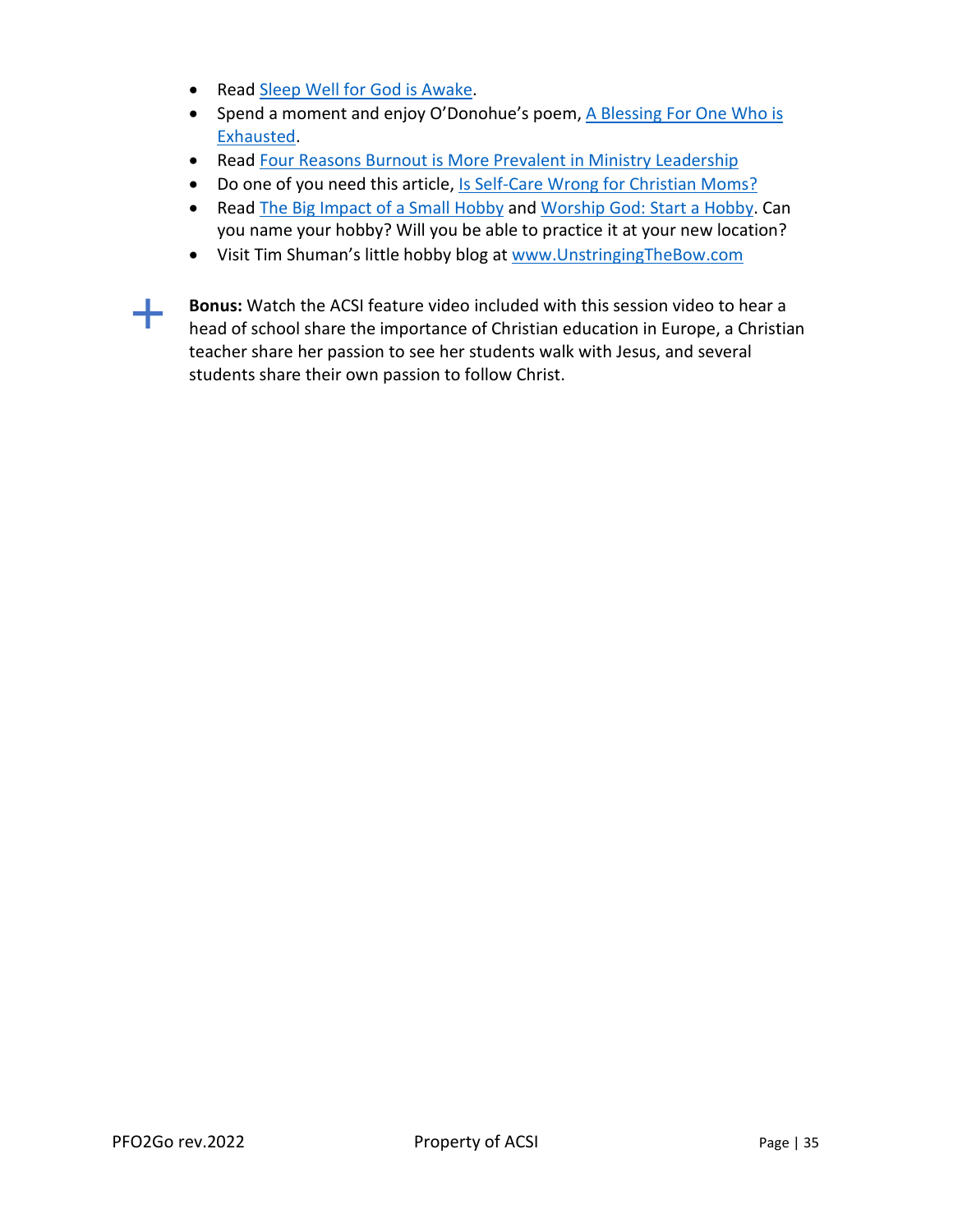# A Theology of Risk



**Description:** In September of 2002, the International Christian School (now closed) in Bouake, Côte d'Ivoire, an American boarding school for missionary children, found itself in the crossfire of a civil war. In this video, Evan and Jewel Evans tell the story of that experience and how they learned to trust God for his care.



### **Video length:** 7:39 minutes

*When you are ready, go to the PFO2Go course website, click on the Closing Sessions tab, and watch the Theology of Risk video. Keep this guide handy and press play.*



### **Write down and be ready to discuss with your advisor:**

- 1. At minute 1:27, Jewel tells how their family had started to develop a "Theology of Risk" in the face of escalating tensions in Côte d'Ivoire. To what conclusions have you arrived regarding the potential risks that might be facing you in your upcoming move overseas?
- 2. Jeremiah 42, the passage of scripture that Jewel mentions, provides us a similar story of a people under serious threat. In verse 3, we see how the people approached Jeremiah with this desperate request, "Pray that the Lord your God will tell us where we should go and what we should do." (NIV) Now would be a good time to read the rest of the chapter to discover how God answered Jeremiah's prayer for direction. In verses 9-11, we see several really clear and wonderful promises of God to his people. What specific promises from the Word are you hanging on to and taking with you to your new role?

**Reflect:** We share the Evans' story with you because there are risks associated with serving at an international school. Things like unrest, fear, or really tough times have the potential to derail the calling on your life. Continue reading in Jeremiah 43 to see how the people responded when Jeremiah gave them a word from the Lord (warning, it wasn't good). It is important to set your own theology of risk now, so you know how to respond when difficult times come.



**Pray:** Ask the Lord to show you his promises of care.

- Check out the Wikipedia page for the **International Christian School** mentioned in the risk video.
- Read this [New York Time's article](https://www.nytimes.com/2002/09/25/international/africa/children-evacuated-from-ivory-coast-school-by-french.html) and this [CNN report](https://www.cnn.com/2002/WORLD/africa/09/25/ivory.coast/) from 2002 to learn more about what happened at ICA.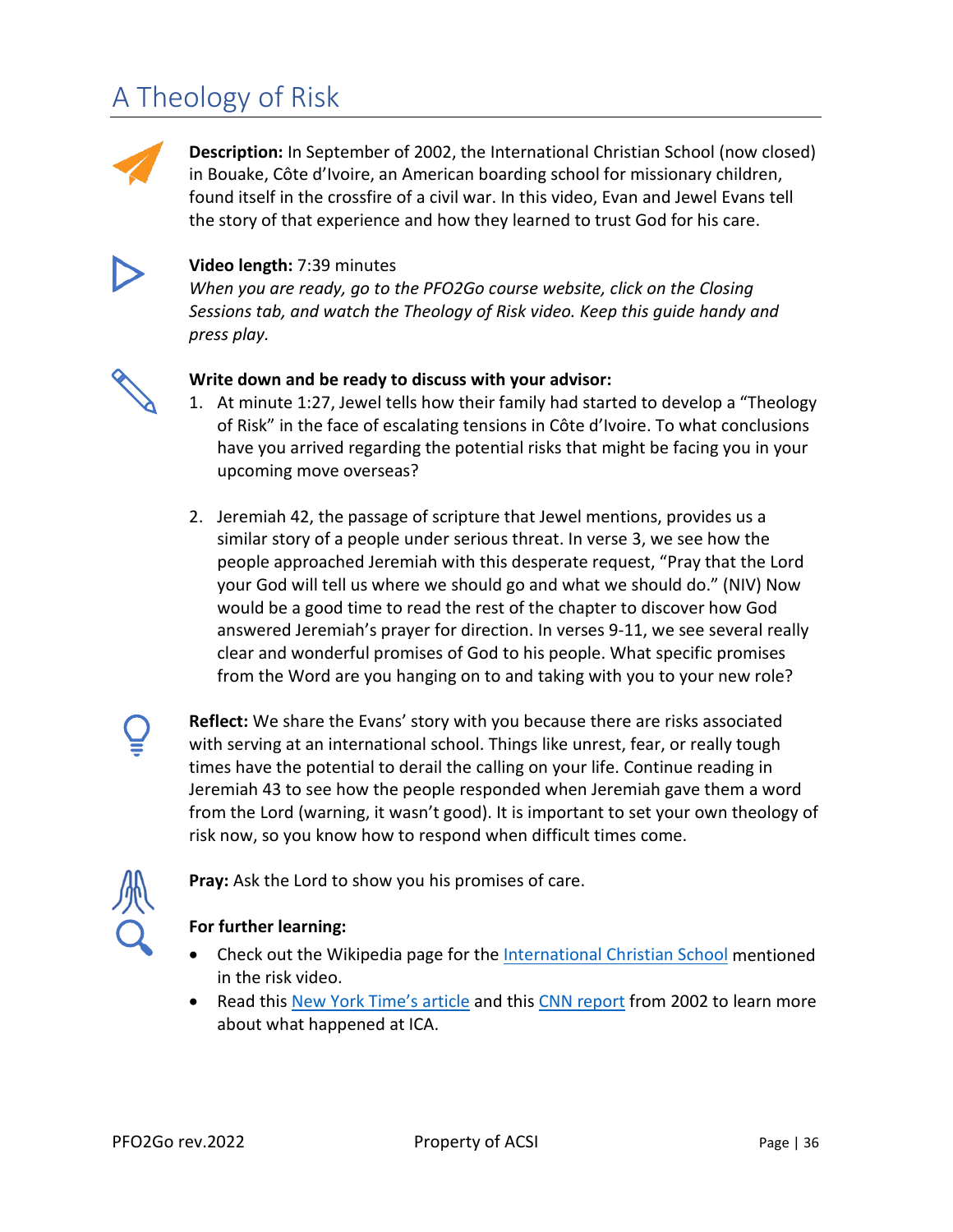# PFO2Go Closing Challenge



**Description:** You are about to enter a world of international children. In this closing session, Tim Shuman will close the PFO2Go course by reminding us of that scene where Jesus insisted, against the better judgment of his disciples, that the children be brought to him so he could bless them.



### **Video length:** 17:06 minutes

*When you are ready, go to the PFO2Go course website, click on the Closing Sessions tab, and watch the Closing Challenge. Keep this guide handy and press play.*



#### **Write down and be ready to discuss with your advisor:**

- 1. Have you ever worked with a student/young person who you struggled with? How did you handle that situation?
- 2. What does it mean to see the students in your class, even the one or two you struggle with, the way that Jesus sees them?
- 3. Share a story about a young person that turned out better than you imagined it would.
- 4. Please share how you came to be called to join your new Christian school, including how you felt the Lord's leading in this call to overseas service.

**Reflect:** Where are you in this story? "Little children were brought for Jesus to lay his hands on them and pray. But the disciples scolded those who brought them. "Don't bother him," they said. But Jesus said, "Let the little children come to me, and don't prevent them. For of such is the Kingdom of Heaven." And he put his hands on their heads and blessed them before he left." Matthew 19:13-15 (TLB)



**Pray:** Start to pray now for the TCKs that will be in your classroom, on your dorm floor, or outside your office door. How will you welcome them to Jesus?

- [Watch this short scene](https://www.youtube.com/watch?v=GvOpb1sxx8Q) from the new TV series The Chosen that shows Jesus with the children. Thi[s behind the scenes clip](https://www.youtube.com/watch?v=OiwQ6Gc80nY) is also fun.
- Read [Becoming More Christian in Christian Schools](https://blog.acsi.org/spiritual-practices)
- Read [All Belong: Defining Christian Community](https://blog.acsi.org/defining-christian-communities)
- Dr. Robert Loe, founder and Director of [Relational Schools](https://relationalschools.org/) writes and speaks on the importance of fostering positive relationships between key stakeholders in schools. He is a Christ follower and cares deeply about relationships in schools. Watch this shor[t Relational Teacher trailer](https://www.youtube.com/watch?v=-fgkmk5kEzs) and then spend more time looking at [RS materials.](https://www.youtube.com/user/RelationalSchools)